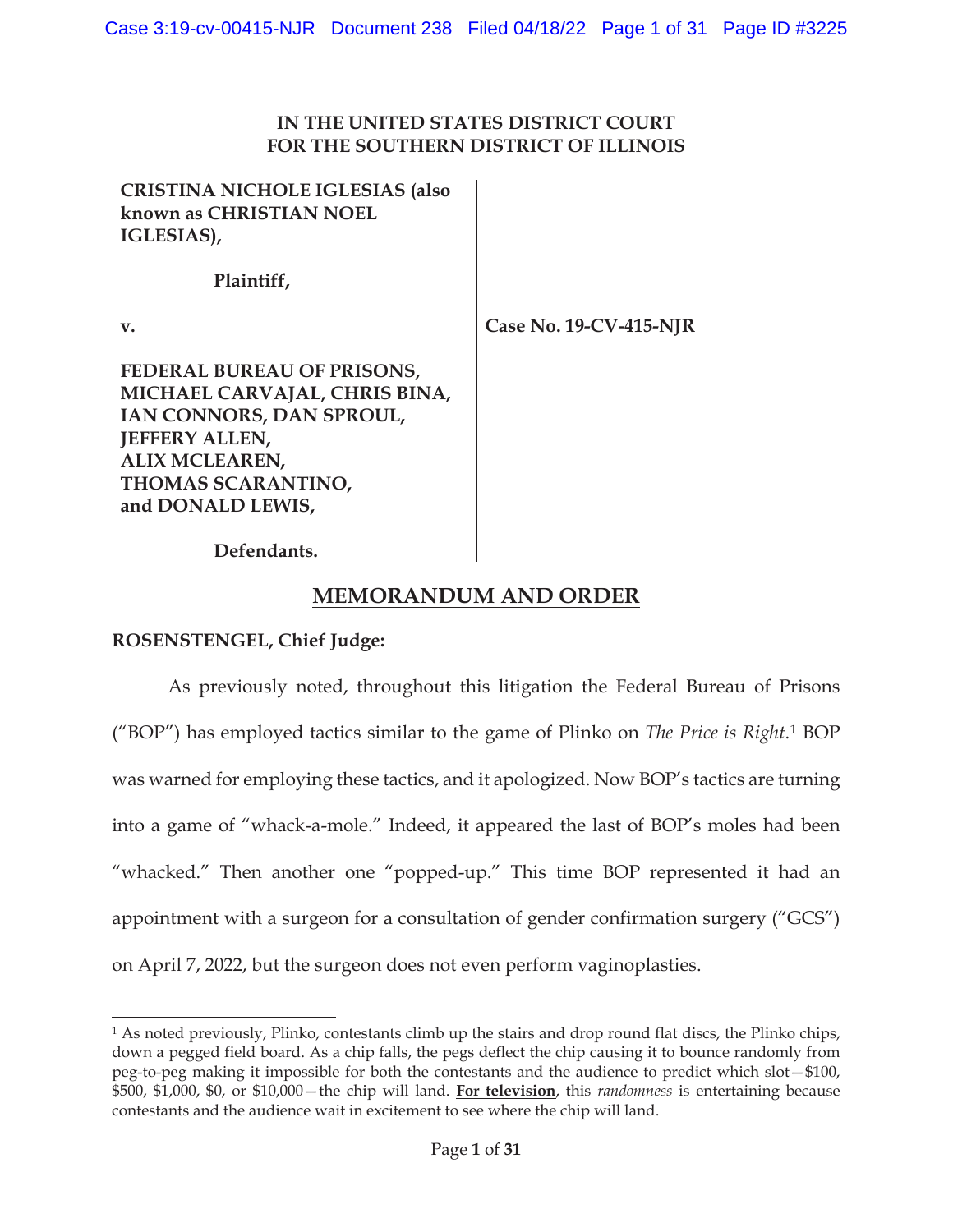For the following reasons, BOP is ordered to show cause why it should not be held in contempt for violating the Court's original preliminary injunction order. The Motion to Modify the Preliminary Injunction filed by Plaintiff Cristina Nichole Iglesias ("Iglesias") is granted in part. (Doc. 213). Finally, BOP and the DOJ's attorneys are ordered to show cause why sanctions should not be imposed.

#### **BACKGROUND**

#### **I. The Preliminary Injunction and Evidentiary Hearing on November 22, 2021**

Iglesias's Motion for Preliminary Injunction sought to order Defendants to provide her with the medically necessary healthcare she needs, including permanent hair removal and GCS.2 (Doc. 93). An evidentiary hearing was held on November 22, 2021. (Doc. 175). At the evidentiary hearing, the Court specifically asked Dr. Leukefeld—a member of the Transgender Executive Council ("TEC") and administrator for the psychology services branch of BOP—about the process for evaluating and ordering GCS for inmates:

**THE COURT:** The psychiatrist, but the—so would you make a referral, then, for a medical examination—if the TEC was considering, say, that an inmate at a—seeking gender-confirming surgery at a female facility, hormone levels are stabilized, would you then refer her for a medical evaluation?

**DR. LEUKEFELD:** Yes. For example, in the case where the TEC recently made a recommendation for surgery, we of course are working with the local health care professionals, and when we made that recommendation, we referred it to BOP's medical director, who will ensure that the individual is appropriate for surgery, that there are no contraindications, and look for a surgeon.

<sup>2</sup> Like the 61-page order granting in part Iglesias's request for preliminary injunctive relief, GCS refers to gender reassignment surgery or surgeries altering one's reproductive organs. The Court has never referred to GCS as breast augmentation and facial feminization.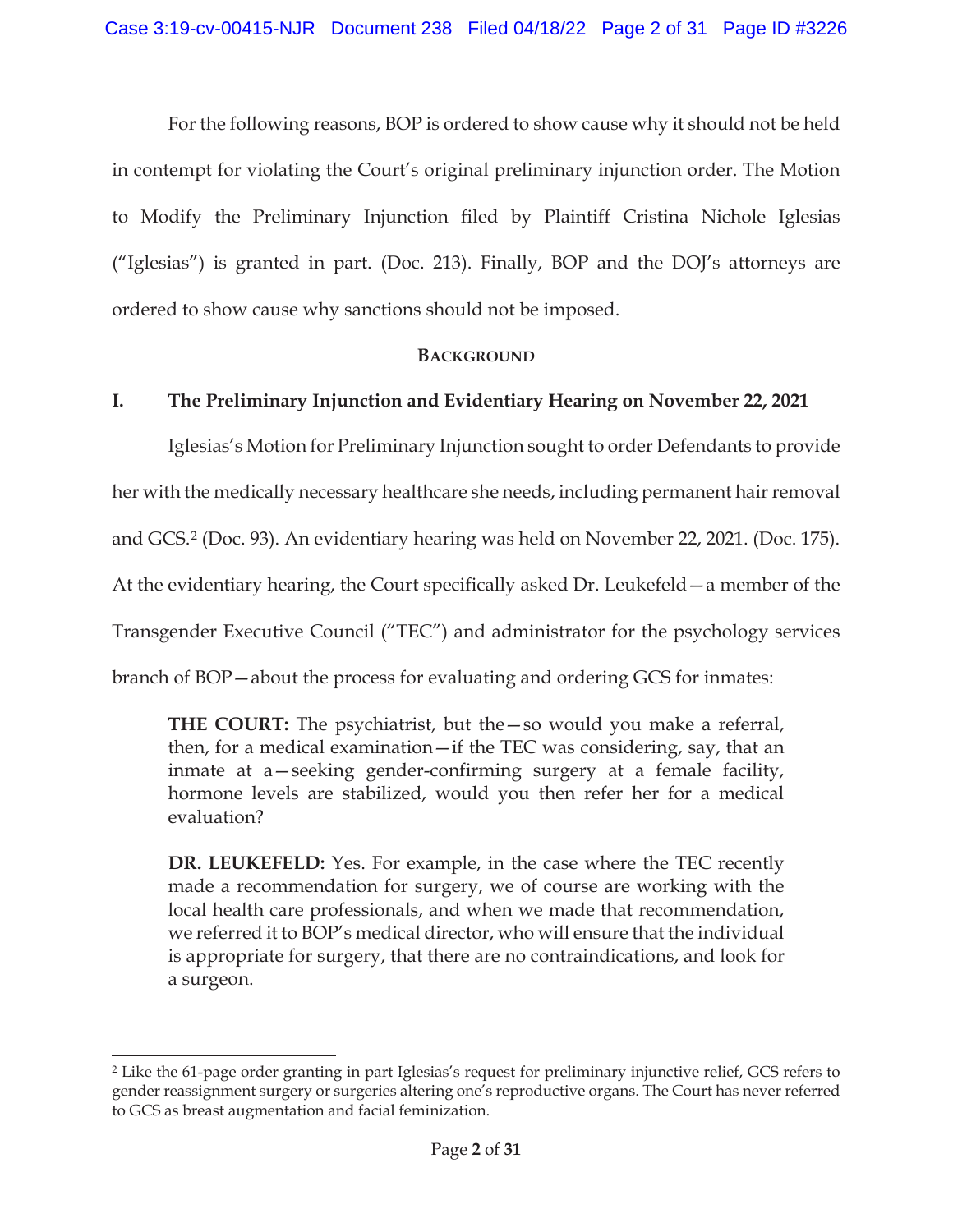(Doc. 175, p. 151). Dr. Leukefeld continued testifying the following:

**MR. KNIGHT:** So—But Dr. Stahl does not determine whether someone gets surgery; is that right?

**DR. LEUKEFELD:** Correct. The TEC makes that recommendation, and then she and her staff would work to find a surgeon and make sure that there's –that there are no contraindications that would preclude surgery.

(*Id*. at p. 163).

Dr. Leukefeld confirmed the following during the Court's questioning:

**THE COURT:** Okay. And just so I'm clear, and you said that—I think we've—both things have been said here today. Is the committee going to recommend surgery in April or refer her at that time for an evaluation?

**DR. LEUKEFELD:** The committee will make a determination about whether to recommend in April, and if it does, she would immediately be referred to the medical director to find—

**THE COURT:** Okay. So first you have to recommend it and then she would be referred, and for the one that you just mentioned in October who was referred—were they referred or recommended?

**DR. LEUKEFELD:** The TEC recommended surgery and referred her to the medical director. Medical director would not—will do surgery unless there's some kind of contraindication.

**THE COURT:** And that's the BOP medical director?

**DR. LEUKEFELD:** Correct.

**THE COURT:** Okay. But you don't know how long that's going to take.

**DR. LEUKEFELD:** I don't know how long it will ultimately take, but I—but it is underway.

(*Id*. at pp. 189-190).

Mr. Knight, former counsel for Iglesias, sought clarification of TEC's process, and

Dr. Leukefeld did not correct Mr. Knight, but confirmed the following: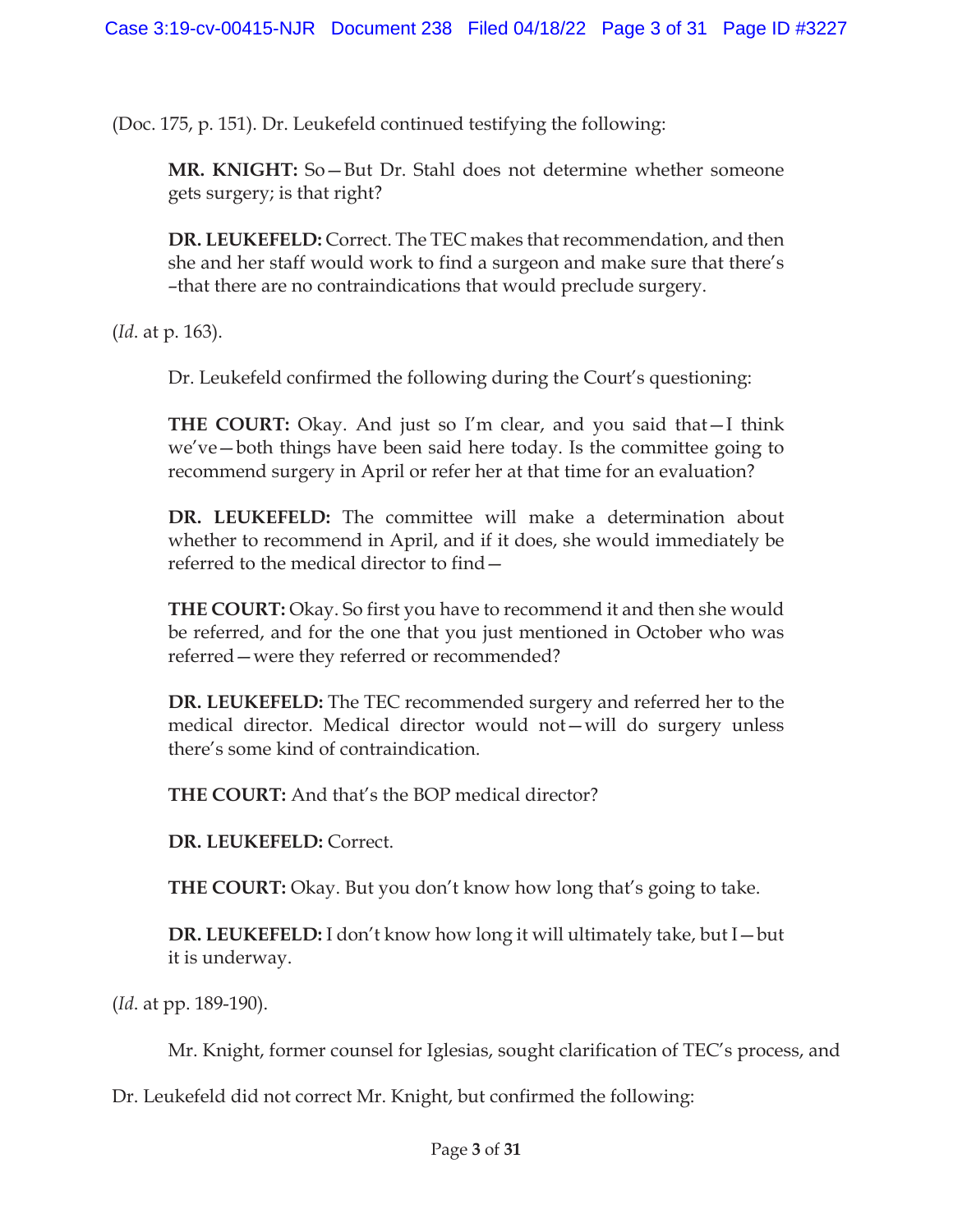**MR. KNIGHT**: Well, the question is, is Ms. Iglesias ever going to get surgery under the circumstances we're talking about here? The TEC still hasn't decided to recommend her for surgery to the medical director, has not made arrangements for permanent hair removal, has not made arrangements for a surgeon as far as I can tell, so my client, I think, would like to know if it's ever going to happen.

**DR. LEUKEFELD:** The TEC set a date to consider her for surgery. That takes into account her release date and will ensure that if she's recommended for surgery, she'll have time to recover in BOP custody. The TEC has provided her feedback over time about—has made requests of her to, you know, manage her behavior, to participate in treatment. She's done those things. I understand it's a process, and progression is happening.

(*Id*. at pp. 192-193).

After considering the evidence and relevant authority, the Court entered preliminary injunctive relief, granting Iglesias's motion in part. (Docs. 176, 177). The Court ordered BOP to have the TEC meet to evaluate Iglesias's request for GCS by Monday, January 24, 2022. (Doc. 177). If the TEC recommended Iglesias for surgery, then BOP was ordered to refer Iglesias to BOP's medical director. If the TEC did not recommend Iglesias for surgery, then BOP was ordered to file a notice with the Court explaining all the reasons for the TEC's decision. (*Id*.).

## **II. Defendants' Response to the Court's Preliminary Injunction Order and the Court's Show Cause Order**

Despite the evidence and testimony on BOP's process for evaluating and ordering GCS for inmates, on January 31, 2022, Defendants filed their Notice of Compliance with December 27, 2021 Preliminary Injunction, noting:

The TEC "recommended that Iglesias be referred to a surgeon for consultation for GCS approximately one month after she is placed in a Residential Reentry Center ("RRC") (commonly referred to as a "halfway house")[.]" McLearen Decl. ¶ 6. The TEC made this recommendation on the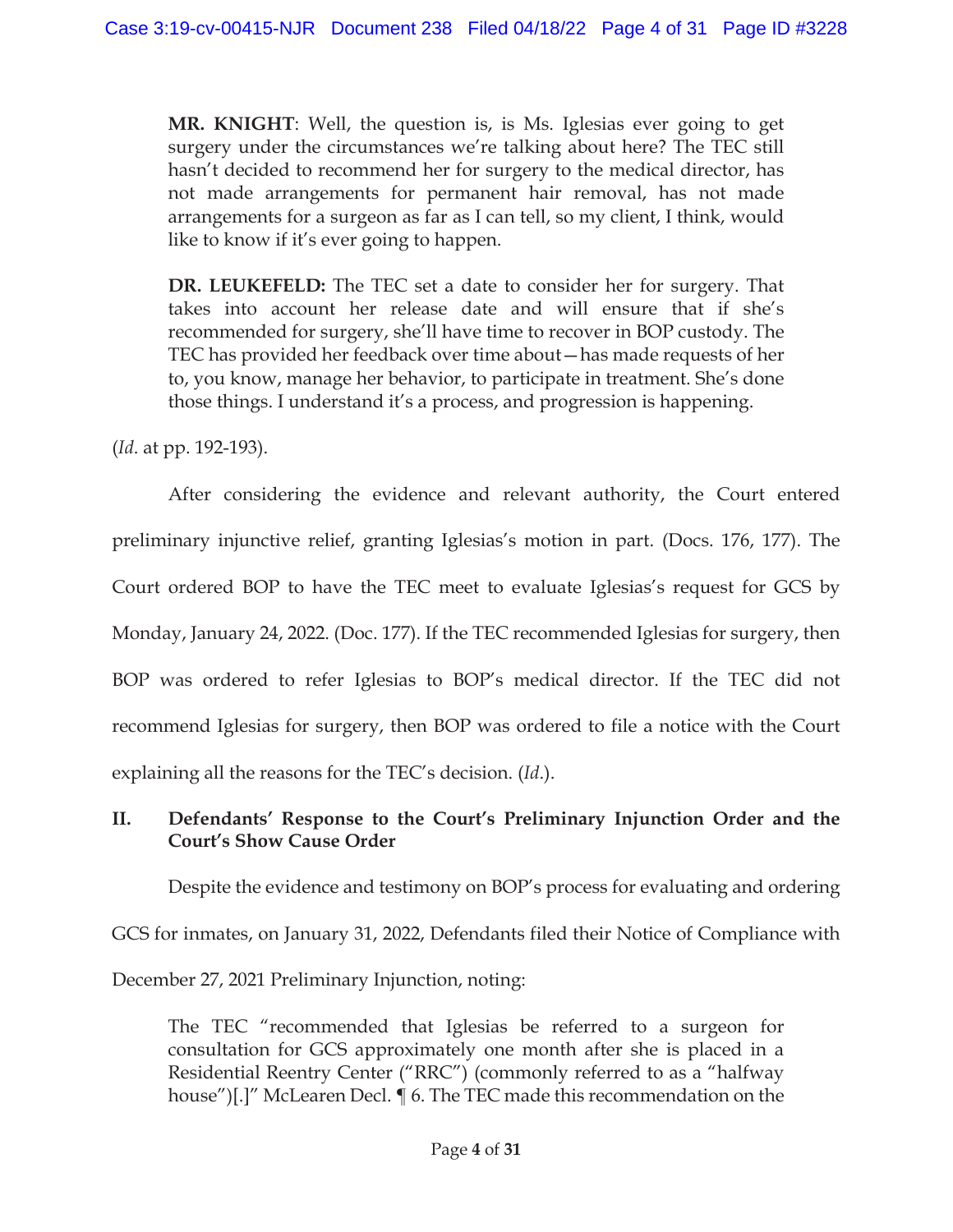"assum[ption that] she does not engage in behavior that would prevent her from continued placement in a female facility and assuming further that no other reasons develop that would make gender confirmation surgery inappropriate[.]" *Id*. Although the Court's PI anticipated that the TEC would either (a) recommend Plaintiff for surgery and immediately refer Plaintiff to BOP's Medical Director or (b) not recommend Plaintiff for surgery**,** the TEC's decision was to recommend referral to a surgeon for consultation for GCS at a future date provided no reasons develop that would make surgery inappropriate.

(Doc. 183, p. 2).

There was never this option. Nowhere did BOP, DOJ, or Dr. Leukefeld explain that the TEC could refer Iglesias to a surgeon for consultation for GCS directly. (Doc. 199, p. 15). BOP even had an opportunity to contest the Court's order on the preliminary injunction, but used that opportunity to only contest the transcription of the TEC meeting. BOP explained "[they] do not seek relief from any of these other requirements." (Doc. 178, p. 3).

As a result of this new option, the Court ordered the BOP to show cause in writing on or before February 14, 2022, why sanctions should not be imposed. (Doc. 187). The Court also ordered that Dr. Leukefeld, Dr. Alix McLearen, Joshua Gardner, John Robinson, Joshua Kolsky, and Kate Talmor<sup>3</sup> appear before the Court on Tuesday, February 22, 2022, to show cause for their failure to adhere to the Court's Preliminary Injunction (dated December 27, 2021). (*Id*.).

In their written response, Defendants reported they complied with the preliminary injunction. Defendants noted that "[g]iven that the TEC had not immediately and

<sup>&</sup>lt;sup>3</sup> The Court later found that Kate Talmor did not need to appear because her role was limited to the crossexamination of Plaintiff's expert witness, Dr. Ettner. (Doc. 195).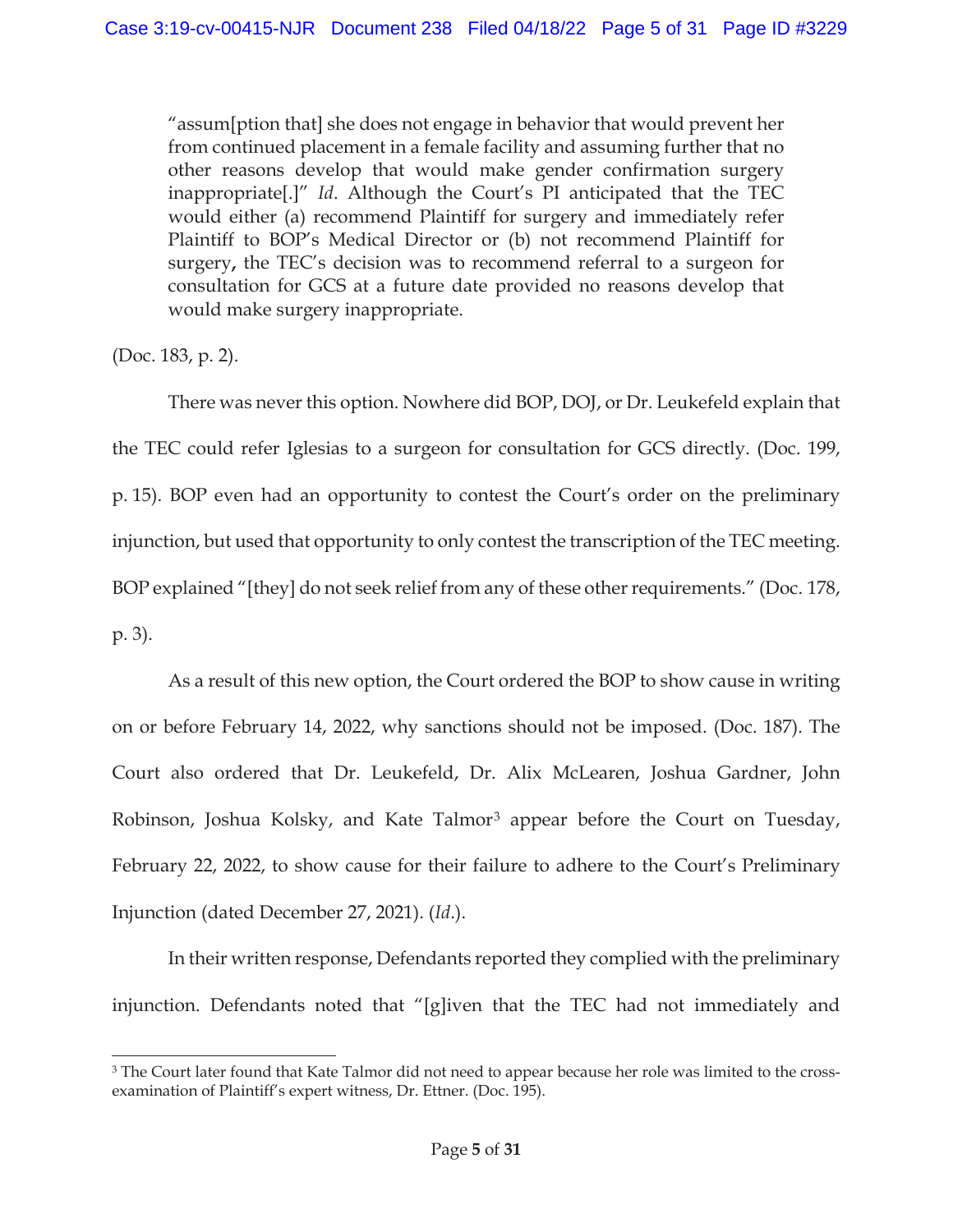unconditionally 'recommend[ed] Iglesias for GCS,' its recommendation did not fall under the injunction's first set of instructions, and BOP therefore complied with the preliminary injunction by following the alternate set of instructions that applied '[i]f the TEC [did] not recommend Iglesias for GCS.'" (Doc. 191, p. 17). Defendants continued construing what happened as "*[a] single instance [ ] [ ] involving an inadvertent error*."4 (*Id*. at p. 32) (emphasis added). Defendants also noted that "BOP has notified its contractor of Iglesias's pending transfer, and has been informed that the contractor has located an *appropriate surgeon*." (*Id*. at p. 8) (emphasis added).

## **III. The Court's Additional Notice of Conduct in Specific Filings to the Court, Defendants' Responses, and the February 22, 2022 Show Cause Hearing**

The Court responded to Defendants' Response to the Court's February 10, 2022 Order to Show Cause by laying out a pattern of oversight, misrepresentations of the law, misrepresentations of the record, disingenuous estimates in time to meet the Court's discovery orders, and material errors. (Doc. 198). Following the Court's response, DOJ attorneys and BOP personnel made additional concessions regarding errors, oversights, and regrets. (Doc. 214).

(Doc. 191, pp. 22-23).

<sup>4</sup> According to Defendants, the single inadvertent error was the following:

The Court also asked Dr. Leukefeld, regarding Plaintiff, if the TEC was "going to recommend surgery in April or refer her at that time for an evaluation?" Show Cause Order at 3. Dr. Leukefeld responded: "The committee will make a determination about whether to recommend in April, and if it does, she would immediately be referred to the medical director to find – [.]" Id. at 3-4. Due to an inadvertent oversight, Dr. Leukefeld's response did not address the fact that a referral to the Medical Director would not be necessary in April if Plaintiff were then living in a halfway house.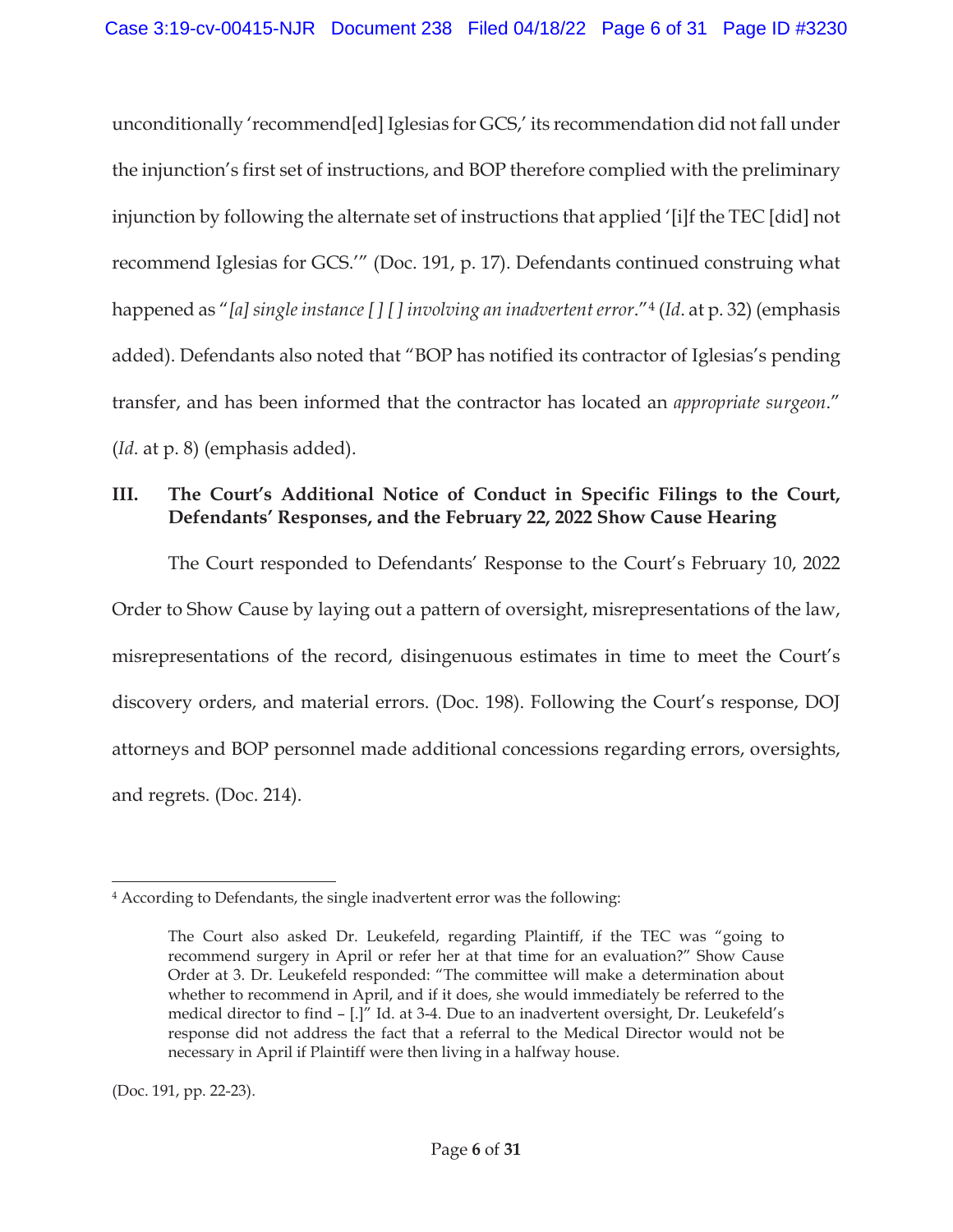At the show cause hearing, DOJ and BOP personnel formally apologized to the Court. (Doc. 206, p. 14). "[They] acknowledge[d] that [they] made *mistakes* in this case and [ ] are very sorry about them." (*Id*.) (emphasis added). Defendants specifically "acknowledge[d] that [they] failed to clearly communicate the different referral processes for inmates in secure facilities versus halfway houses, and [they] recognize[d] that the Court crafted its preliminary injunction based on its understanding of the process and then felt misled when [they] filed [their] notice describing a different process." (*Id*. at pp. 14-15).

Besides the additional concessions of BOP and DOJ personnel, Dr. McLearen testified that the "[TEC] decided that it was appropriate to move forward with recommending that [ ] Iglesias meet with a surgeon for consultation after her successful transition to the residential reentry center, which was coming very soon, that she would hopefully be placed before a surgeon within a month of that transition." (Doc. 206, p. 23). Dr. McLearen continued testifying the following:

**MR. ROBINSON**: So, Dr. McLearen, I think you were talking about the process of reaching out to a contractor who was reaching out to a surgeon. So, if you could proceed with that.

**DR. McLEAREN**: Okay. Forgive me if I am repeating myself now. I got a little lost. We provided electronic medical records, about two years worth of patient history, we asked that a surgeon be secured. We are still waiting to hear—We are trying to walk a line between pressuring this person, but making clear that we would like to know, so the contractor has been reaching out repeatedly. We reach to the contractor, the contractor reaches to the surgeon trying to get a commitment, and we have held the earliest available date that we were able to identify on the calendar as an appointment. We were given two dates, April 4th and 7th, and we asked that the contractor hold one of those. We also sent information to the contractor to clarify that we wanted to make clear that this process was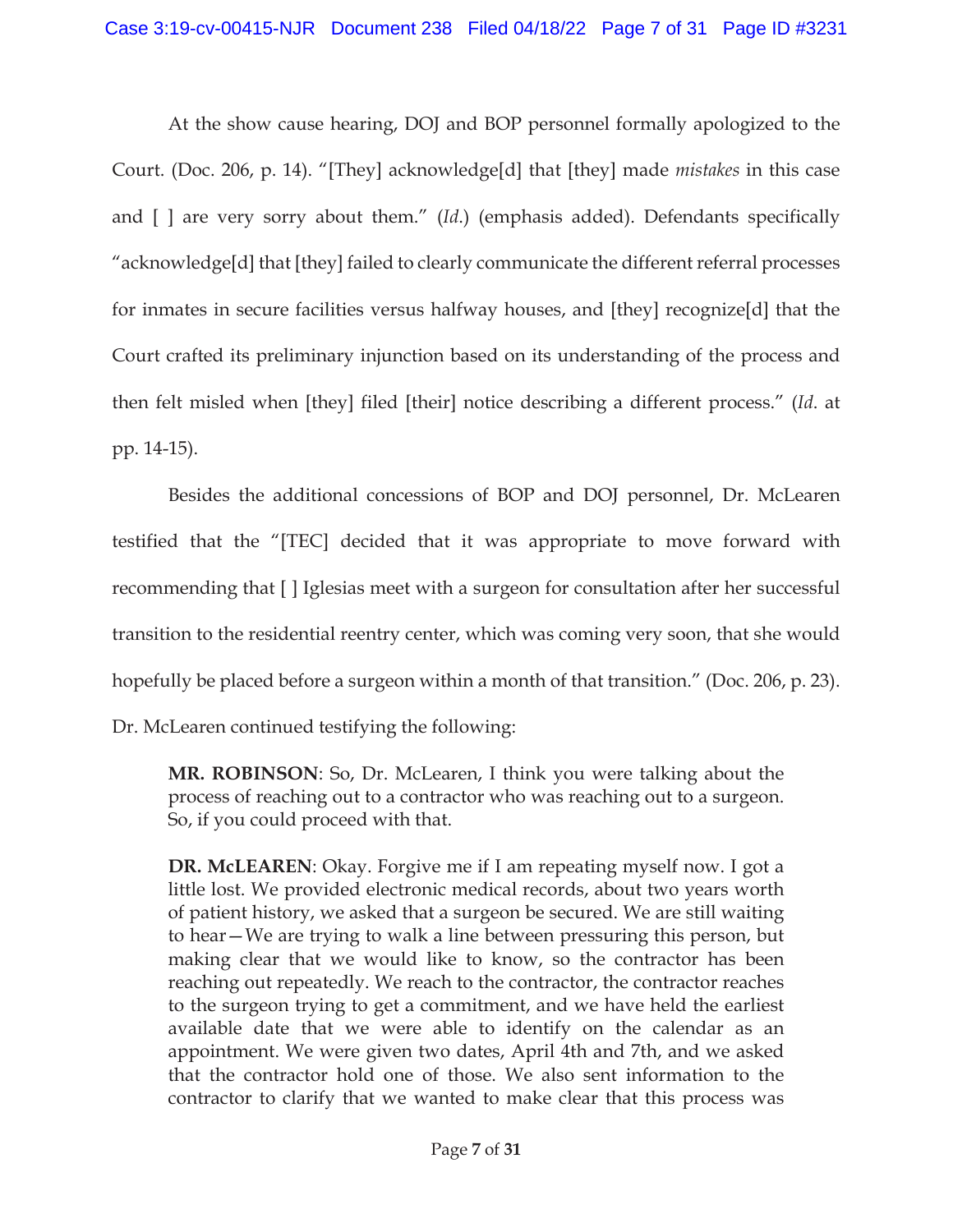inclusive of hair removal and are just continuing to check in daily with the contractor to have something secured.

(*Id*. at p. 28).

Defendants were then ordered to file the following items:

- 1. any additional supplement to their responses to the Court's Notice and Order (Doc. 198);
- 2. a brief as to the procurement process, bids (if any are required), what a contract allows third parties to do or not to do, and any other information relevant to Ms. Iglesias's request for surgery and related medical treatment to the Court by 5:00 p.m. on Wednesday, March 2, 2022; and
- 3. weekly updates on contacts with the surgeon, the surgeon's response, and any other items relating to Ms. Iglesias's care on Friday, February 25, 2022, by 5:00 p.m., and every Friday thereafter by 5 p.m. until further notice.

(Doc. 200). The matter as to whether sanctions against BOP should be imposed was taken

under advisement.

### **DISCUSSION**

## **I. BOP Violated the Court's Preliminary Injunction Orders**

"The district court has wide latitude to craft civil contempt sanctions to coerce obedience to the court's orders and compensate the plaintiff for losses." *Teledyne Techs. Inc. v. Shekar*, 739 F. App'x 347, 351 (7th Cir. 2018). "Contempt orders have been levied against executive branch officials and agencies without even so much as a hint that such orders offend separation of powers." *In re Kessler*, 100 F.3d 1015, 1017 (D.C. Cir. 1996).

"To hold a party in contempt, the district court 'must be able to point to a decree from the court which 'set[s] forth in specific detail an unequivocal command' which the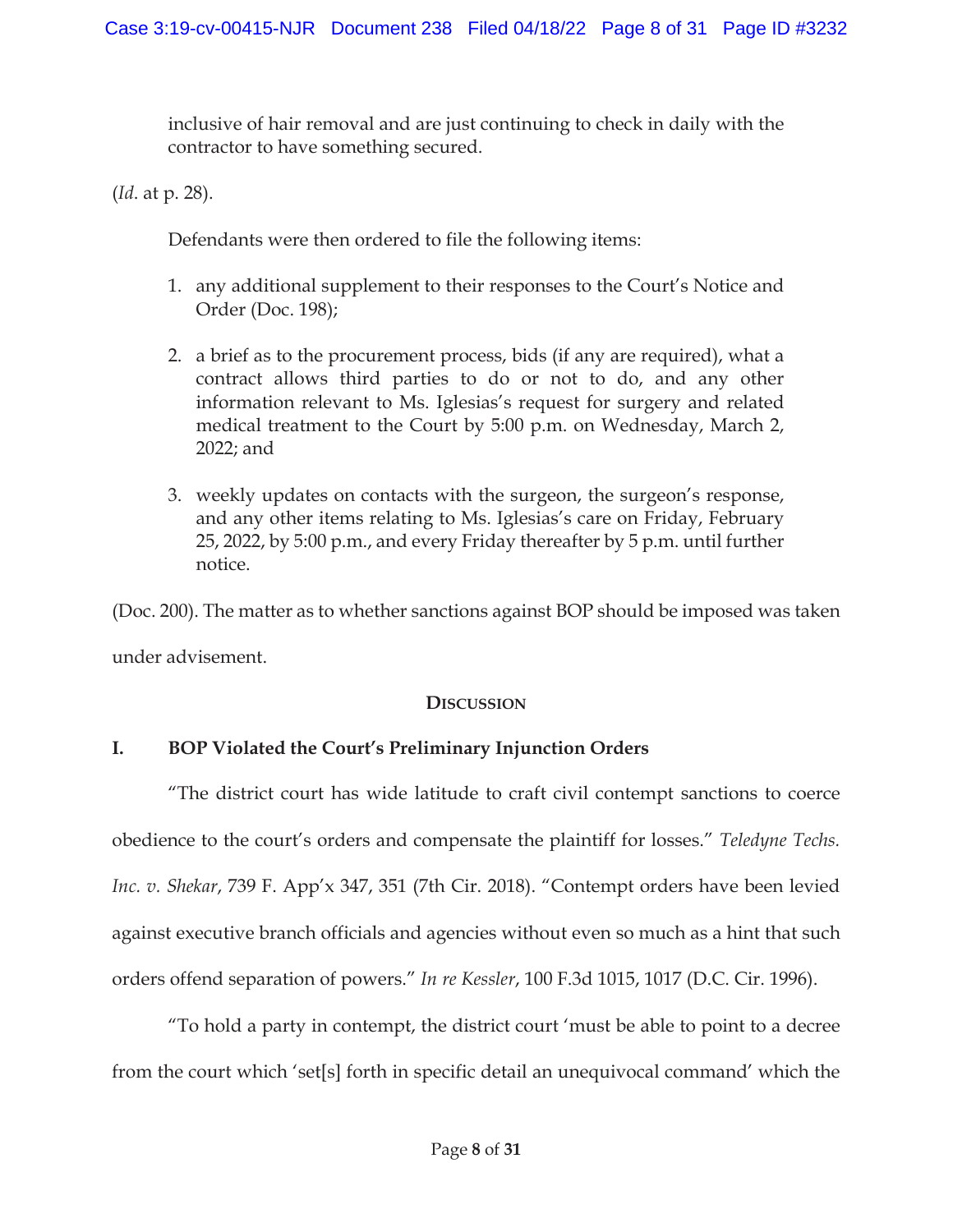party in contempt violated." *Stotler & Co. v. Able*, 870 F.2d 1158, 1163 (7th Cir. 1989) (citations omitted). "A district court ordinarily does not have to find that the violation was 'willful' to find a party in contempt, [ ] and it may find a party in civil contempt if he has not been 'reasonably diligent and energetic in attempting to accomplish what was ordered.'" *Id*. (citing *Commodity Futures Trading Comm'n v. Premex, Inc.*, 655 F.2d 779, 784 n. 9 (7th Cir. 1981); quoting *American Fletcher Mortgage Co. v. Bass*, 688 F.2d 513, 517 (7th Cir. 1982)). However, "[a] district court may not enter an order of civil contempt unless it finds by clear and convincing evidence that a party has violated the express and unequivocal command of a court order." *In re Res. Tech. Corp.*, 624 F.3d 376, 387 (7th Cir. 2010).

## **A.** *TEC Never Met to Evaluate Iglesias's Request for GCS*

First, the Court ordered Defendants to have the TEC meet to evaluate Iglesias's request for GCS by Monday, January 24, 2022. (Docs. 176, 177). Defendants represented that "the TEC met on January 24, 2022 to evaluate Plaintiff's request for GCS." (Doc. 183, p. 1). The following section in Defendants' status report reveals, however, that the TEC failed to evaluate Iglesias's request for GCS on January 24, 2022:

Dr. McLearen explained at the show-cause hearing, BOP's goal was to "send [Ms. Iglesias] to a surgeon who's an expert and they are going to decide what exactly is needed and how much and how long and work with their team," noting that while "we call it gender confirmation surgery,  $\dots$ it's really gender confirmation surgeries." Hr'g Tr. 102:15–21; see also Hr'g Tr. 62:3–9 ("The surgeon will be a recommender of what needs to come next . . . . [W]hile I am aware of what is likely to be needed, every case is different and I am giving that deference to the surgeon.").

(Doc. 237, p. 6). Indeed, Dr. McLearen, who oversees the TEC, confirmed that the TEC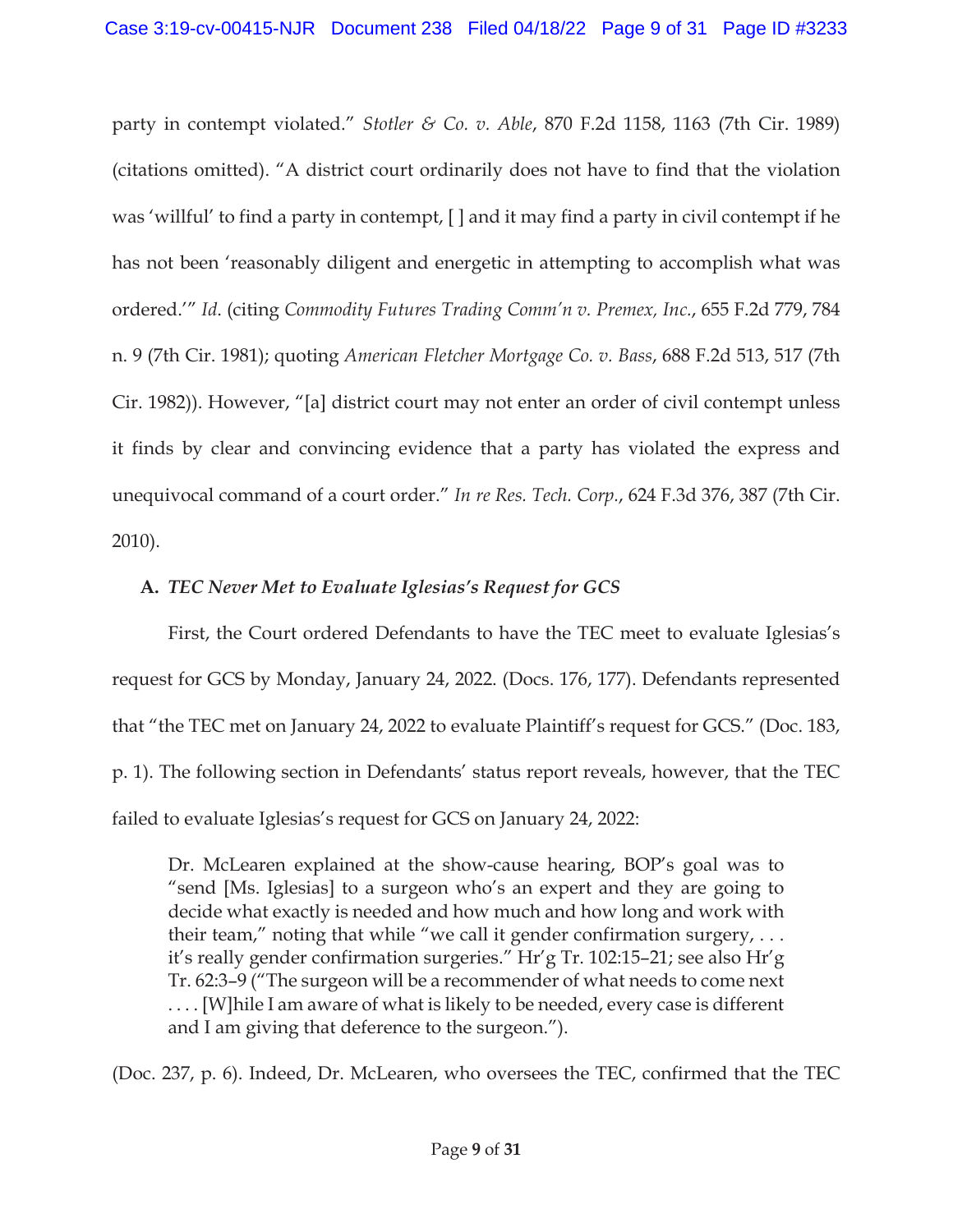did not evaluate Iglesias's request for GCS when she testified as follows:

Again, we have done all the things that I believe and that the TEC believes are appropriate to do at this time, and now the ball is in the surgeon's Court, so to speak. So, we are waiting. The surgeon will be a recommender of what needs to come next. Timeline-wise what's appropriate, I am not a surgeon. So, while I am aware of what is likely to be needed, every case is different and I am giving that deference to the surgeon. My priority has been on getting Ms. Iglesias in front of the surgeon and making clear the scope of things that we want to secure.

(Doc. 206, p. 62).

Accordingly, when the TEC met on January 24, 2022, it did not evaluate Iglesias's request for GCS, but merely evaluated whether to recommend Iglesias to a surgeon for consultation for GCS. (Doc. 183, p. 2). Defendants violated the Court's order.5

### **B.** *TEC Delayed its Decision*

Even if the Court construes Defendants actions as following the first step in the preliminary injunction order, Defendants still violated the Court's preliminary injunction order. At best, Defendants did not recommend Iglesias for GCS and then "explain[ed] all the reasons for TEC's decision within seven days and include[d] the policies and procedures Iglesias does not meet, when the policies were established, all documents providing when the policies were established." (Docs. 176, 177). But that's not what happened. Rather, TEC delayed its decision until "one month after she is placed in a [RRC] *assuming she does not engage in behavior that would prevent her from continued placement in a female facility and assuming further that no other reasons develop that would make gender confirmation surgery inappropriate for Iglesias*." (Doc. 183-1, p. 2) (emphasis added).

<sup>5</sup> Notably, there is no transcript of the TEC meeting from January 24, 2022.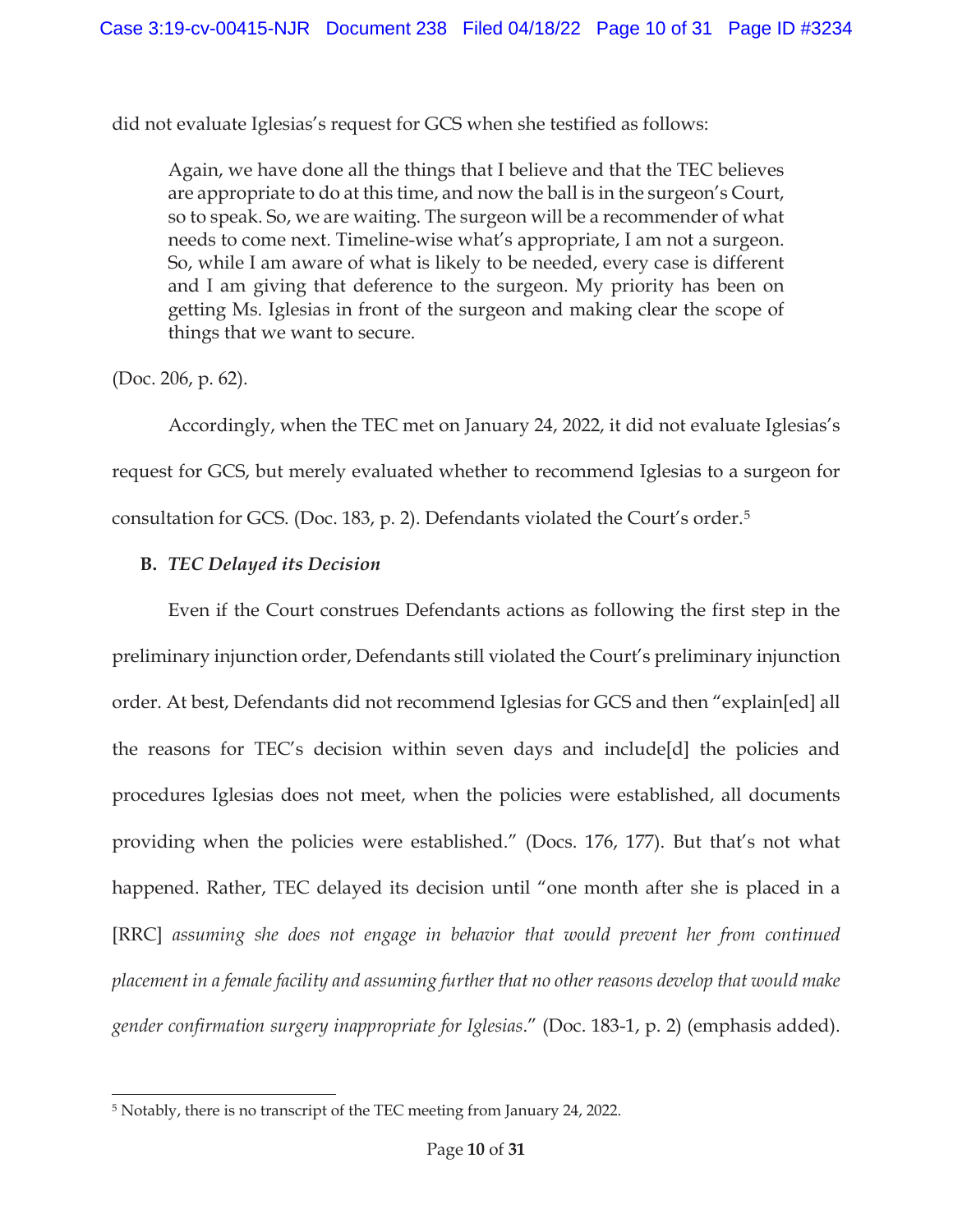In other words, BOP did not deny, but was delaying its decision—and conditioning the very outcome of their future decision on what "other reasons develop[.]" (*Id*.).

Defendants argue that "the Court's preliminary injunction does not contain an unambiguous command requiring BOP to either immediately and unconditionally recommend surgery or conclusively deny surgery." (Doc. 191, p. 17). The Court did not use the words "unconditionally" or "conclusively" in its specific instructions, but the Court included the following in its order:

**Allowing the TEC to delay its recommendation until April 2022 will only delay the medical director's evaluation, referral to a surgeon, and the date of the GCS.** At the hearing on November 22, 2021, Dr. Leukefeld testified that the TEC recommended GCS for the first time in October 2021. (Doc. 175, p. 146). Significantly, Dr. Leukefeld neither knew how long it would take for BOP's medical director to refer the transgender inmate to a surgeon nor how long the whole process would ultimately take. (*Id*. at p. 190). The Court does not fault Dr. Leukefeld for not knowing how long the process will take, but the undersigned seeks assurance that Iglesias will not fall victim to any further delays.

(Docs. 176, 177) (emphasis added). The order was clear. The Court ordered BOP to not delay its decision regarding Iglesias's request for GCS. The unambiguous demand was made for a specific reason. Iglesias is suffering from gender dysphoria, and time is running out.

 Defendants attempt to defend their position by noting that "Iglesias's impending transfer to an RRC in a state (Florida) distant from her current location (Texas) counsels against an immediate, unqualified referral for surgery." (Doc. 183, p. 2). "If Plaintiff is referred to a surgeon to begin consulting about GCS now, that process would be interrupted once she is transferred to Florida." (*Id*.). The Court did not order a referral for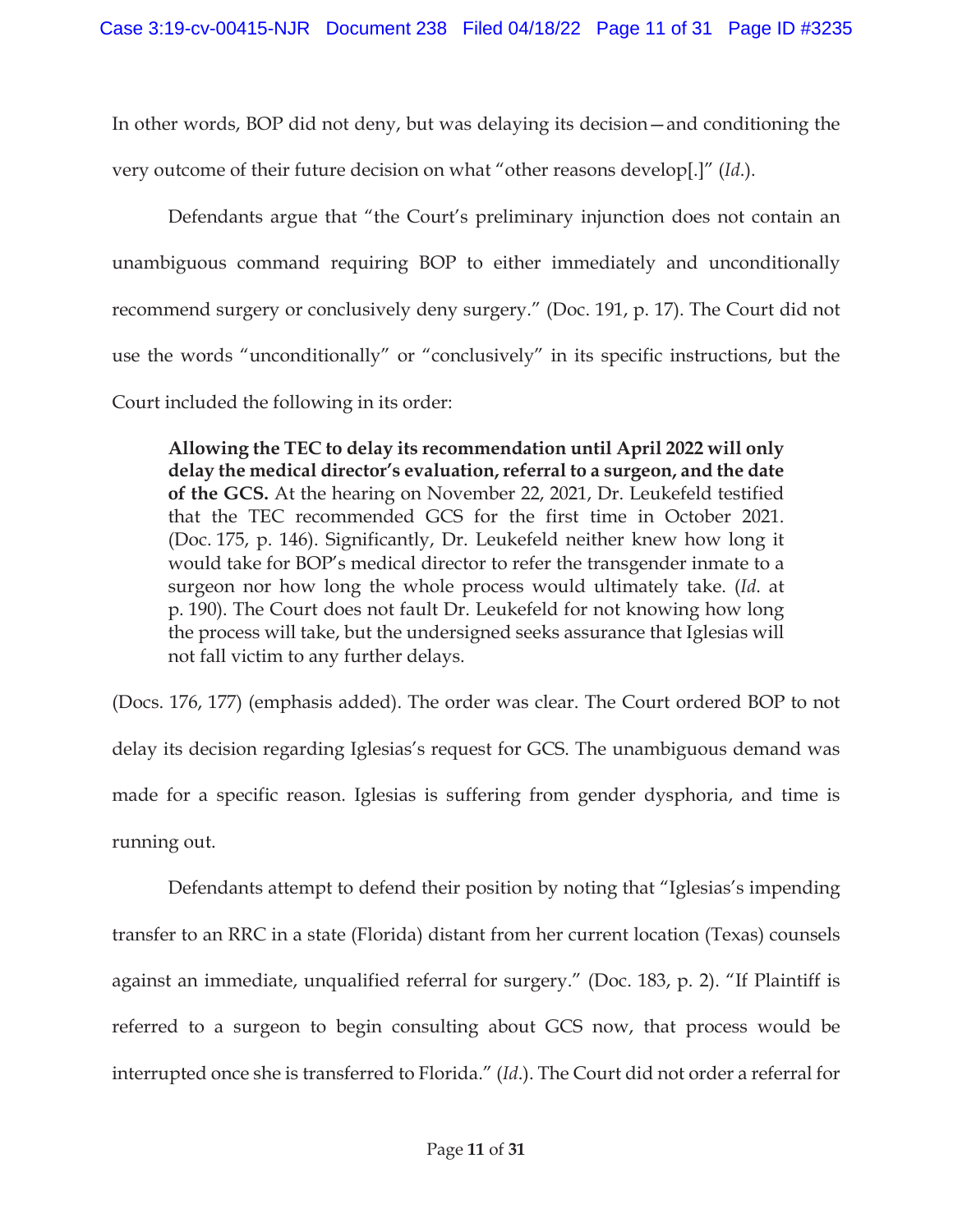surgery because ordering Defendants to refer Iglesias for surgery would have violated the PLRA. Defendants must explain.

#### **C.** *BOP Failed to Take Steps to Reasonably and Diligently Comply with the Order*

Although the TEC is required to meet monthly, but typically meets every other week, the TEC waited until the last possible day—January 24, 2022—to meet. The TEC had four weeks to meet as the Court's preliminary injunction order was filed on December 27, 2021. (Docs. 176, 177). Two DOJ attorneys even had a call on December 27, 2021, with BOP's counsel "to discuss the injunction and to ensure that BOP could comply with its terms." (Doc. 214-4, p. 3).

Approximately two weeks after the Court's order, on or around January 10, 2022, the TEC still had not met. Nonetheless, Dr. McLearen was "considering as a potential option recommending to the TEC that Plaintiff be referred to a surgeon for consultation one month after she is placed in a halfway house." (*Id*. at pp. 3-4). Then on January 13, 2022, BOP revised its Transgender Offender Manual—which now includes the condition that surgery is generally considered after one year at a gender affirming facility.6

Besides these events, on January 14, 2022—18 days after the Court's order and only 10 days before the final day for the TEC to meet—Defendants filed a motion for partial reconsideration of the Court's preliminary injunction order. BOP had an opportunity to seek clarification of the Court's order at that time, but used that opportunity only to contest the transcription of the TEC meeting. (Doc. 178, p. 3).

<sup>6</sup> Dr. Leukefeld confirmed that the final changes to the revised Transgender Offender Manual was in response to this litigation. (Doc. 206, p. 160).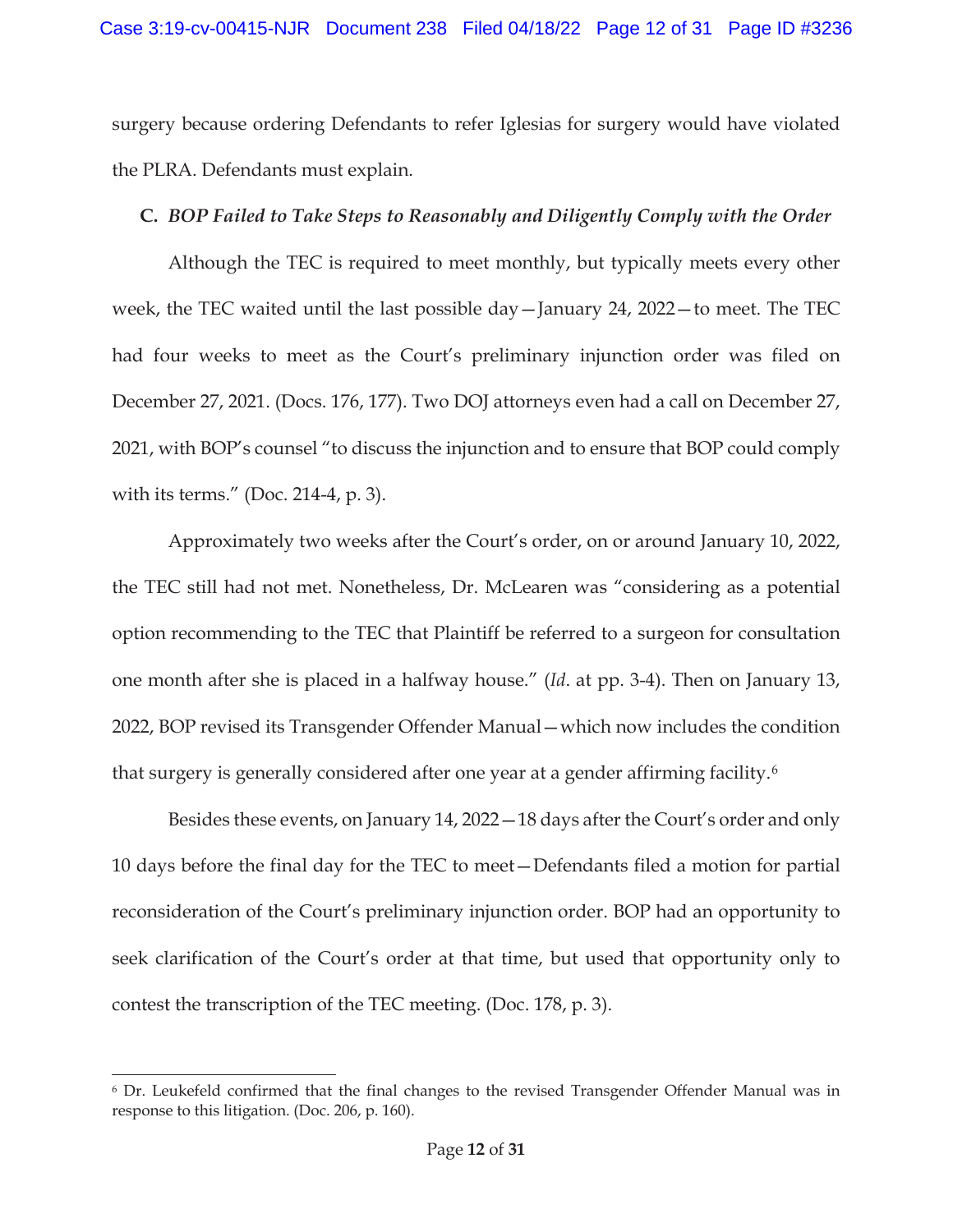To make matters worse, "[t]he DOJ attorneys recognized that the TEC's January 24 decision—recommending surgery at a future date, assuming certain conditions are satisfied—*did not fit neatly into either of the two types of decisions anticipated by the Court's preliminary injunction order* . . .[,]" but still decided to take a route that delayed their decision until January 31, 2022. (Doc. 214, pp. 12-13) (emphasis added). The other route would have required Defendants to file a notice by January 26, 2022. Indeed, the TEC *recommended* that Iglesias be referred to a surgeon for consultation for GCS at a later date, and the route where TEC *recommends* Iglesias for GCS required BOP to file a notice to the Court within two days of the recommendation. (Docs. 176, 177). Based on the record and Defendants' representations, BOP did not reasonably and diligently comply with the Court's order. Defendants must explain.

### **D.** *Order to Show Cause Why Civil Contempt Sanctions Should Not Be Imposed*

Based on the above, the Court is considering holding Defendants in contempt for violating the Court's preliminary injunction order. Defendants are ordered to show cause in writing by **April 28, 2022**, why civil contempt sanctions, which can include remedial financial sanctions, should not be imposed due to Defendants' failure to follow the Court's preliminary injunction order. Failure to respond to this Order will result in the undersigned entering an order of contempt sanctions. In the meantime, Iglesias's counsel may submit a fee petition to the Court on or before **May 6, 2022**.

### **II. Modifying the Preliminary Injunction**

The Seventh Circuit has acknowledged that "district judge[s] ha[ve] discretion to revise a preliminary remedy if persuaded that change had benefits for the parties and the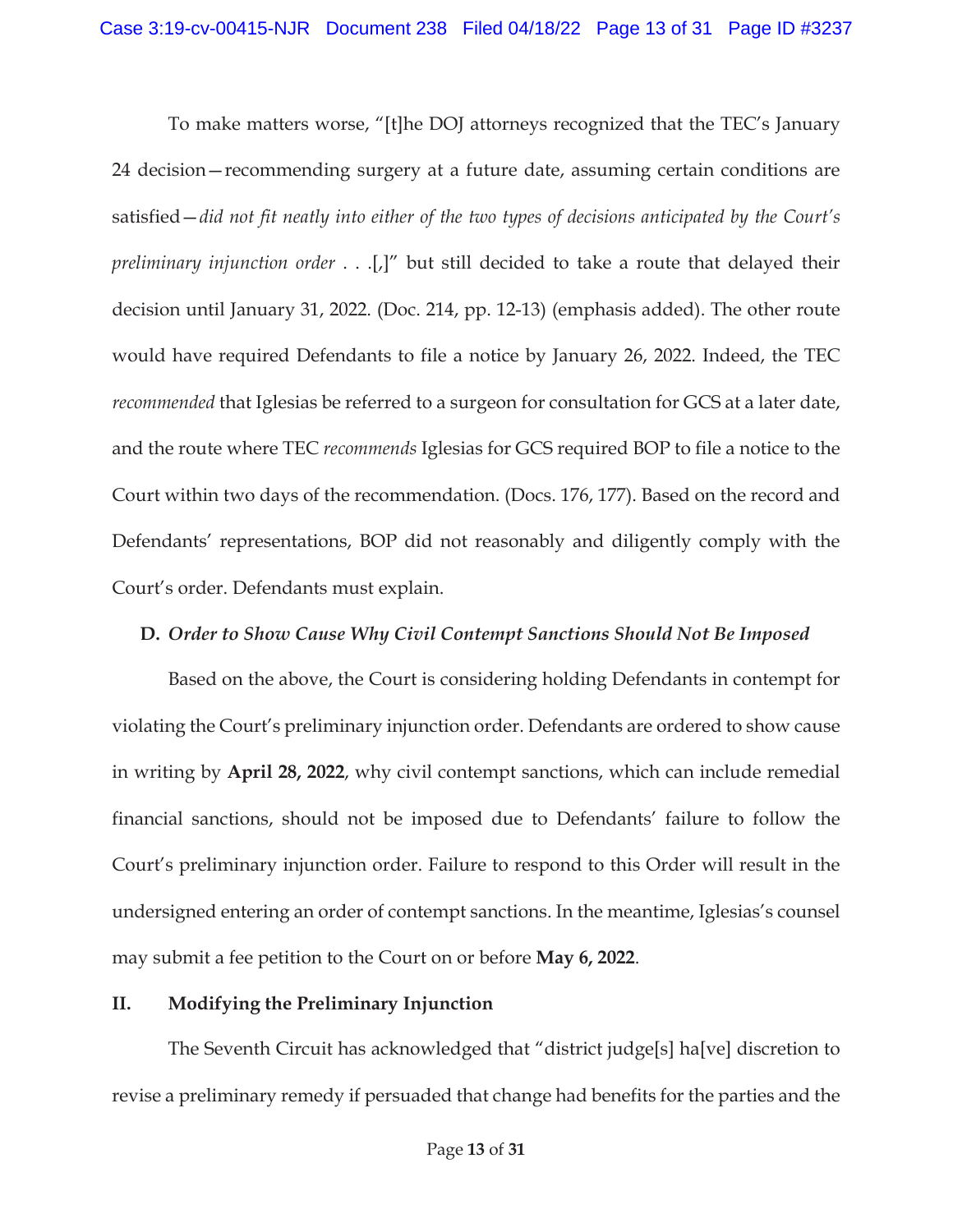public interest." *Commodity Futures Trading Comm'n v. Battoo*, 790 F.3d 748, 751 (7th Cir. 2015). "There is [ ] no dispute but that a sound judicial discretion may call for the modification of the terms of an injunctive decree if the circumstances, whether of law or fact, obtaining at the time of its issuance have changed, or new ones have since arisen." *Sys. Fed'n No. 91, Ry. Emp. Dep't, AFL-CIO v. Wright*, 364 U.S. 642, 647 (1961). "The source of the power to modify is of course the fact that an injunction often requires continuing supervision by the issuing court and always a continuing willingness to apply its powers and processes on behalf of the party who obtained that equitable relief." *Id*. "Firmness and stability must no doubt be attributed to continuing injunctive relief based on adjudicated facts and law, and neither the plaintiff nor the court should be subjected to the unnecessary burden of re-establishing what has once been decided." *Id*.

"A court must find prospective relief that fits the remedy to the wrong or injury that has been established." *Salazar v. Buono*, 559 U.S. 700, 718 (2010) (citations omitted). "Because injunctive relief 'is drafted in light of what the court believes will be the future course of events, ... a court must never ignore significant changes in the law or circumstances underlying an injunction lest the decree be turned into an 'instrument of wrong.'" *Id*. at 714–15 (quoting Wright & Miller § 2961, at 393–394).

The preliminary injunction order was based on the parties' briefing, representations, and testimony at the evidentiary hearing on November 22, 2021. A month after the order, BOP presented *new facts and circumstances* which it believed allowed it to depart from the Court's instructions. One of the new facts was the TEC's ability to directly refer Iglesias to a surgeon for consultation for GCS. Labeling this as a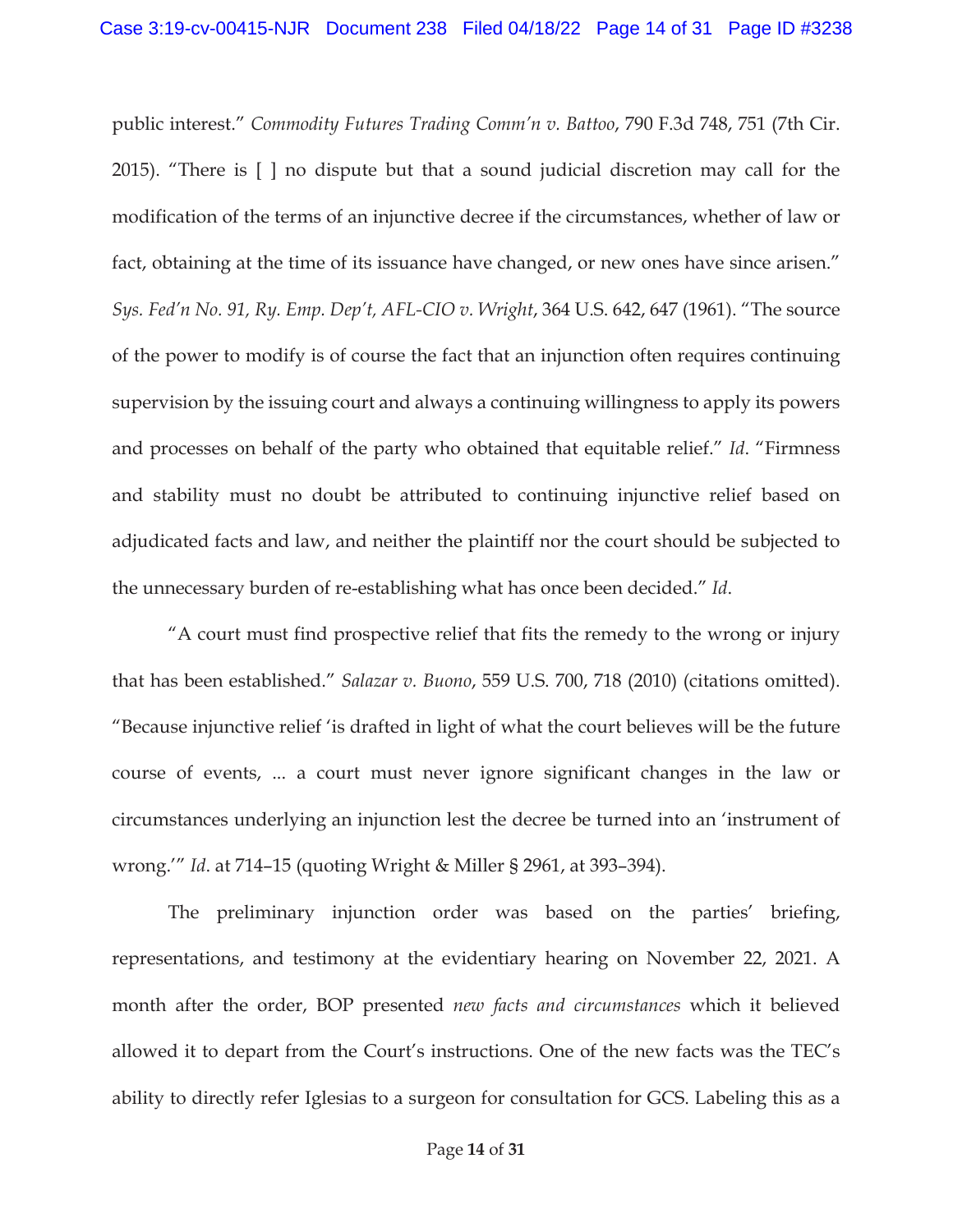new fact is the least of Defendants' worries, as it is only a "new fact." Defendants failed to provide evidence at or before the November 22 evidentiary hearing about the differences between the TEC's process for individuals housed at secure BOP facilities and the TEC's process for individuals housed in halfway houses.

Iglesias requests the Court to modify the preliminary injunction requiring the Defendants to do the following:

- 1. develop a detailed plan to provide Iglesias GCS;
- 2. provide Iglesias with gender-affirming surgery, including all necessary pre-surgical preparation and post-surgery recovery; and
- 3. do so prior to the expiration of her sentence on December 22, 2022.

(Doc. 213, p. 2). The Court finds that part of Iglesias's requested modification is in the public interest and will benefit the parities.

## **A.** *Likelihood of Success on the Merits*

Back in December 2021, the Court went into great detail about the evidence, and whether Iglesias met her burden of showing a likelihood of success on the merits as to her deliberate indifference claim regarding GCS. (Doc. 176). Almost four months later, BOP has done the following:

- 1. Had one consultation appointment with the first surgeon who merely "discussed options for breast augmentation and facial feminization with [ ] Iglesias." (Doc. 233);
- 2. Contacted a second surgeon, but was notified the second surgeon declined to see Iglesias;
- 3. Contacted a third surgeon, but was notified the third surgeon declined to see Iglesias;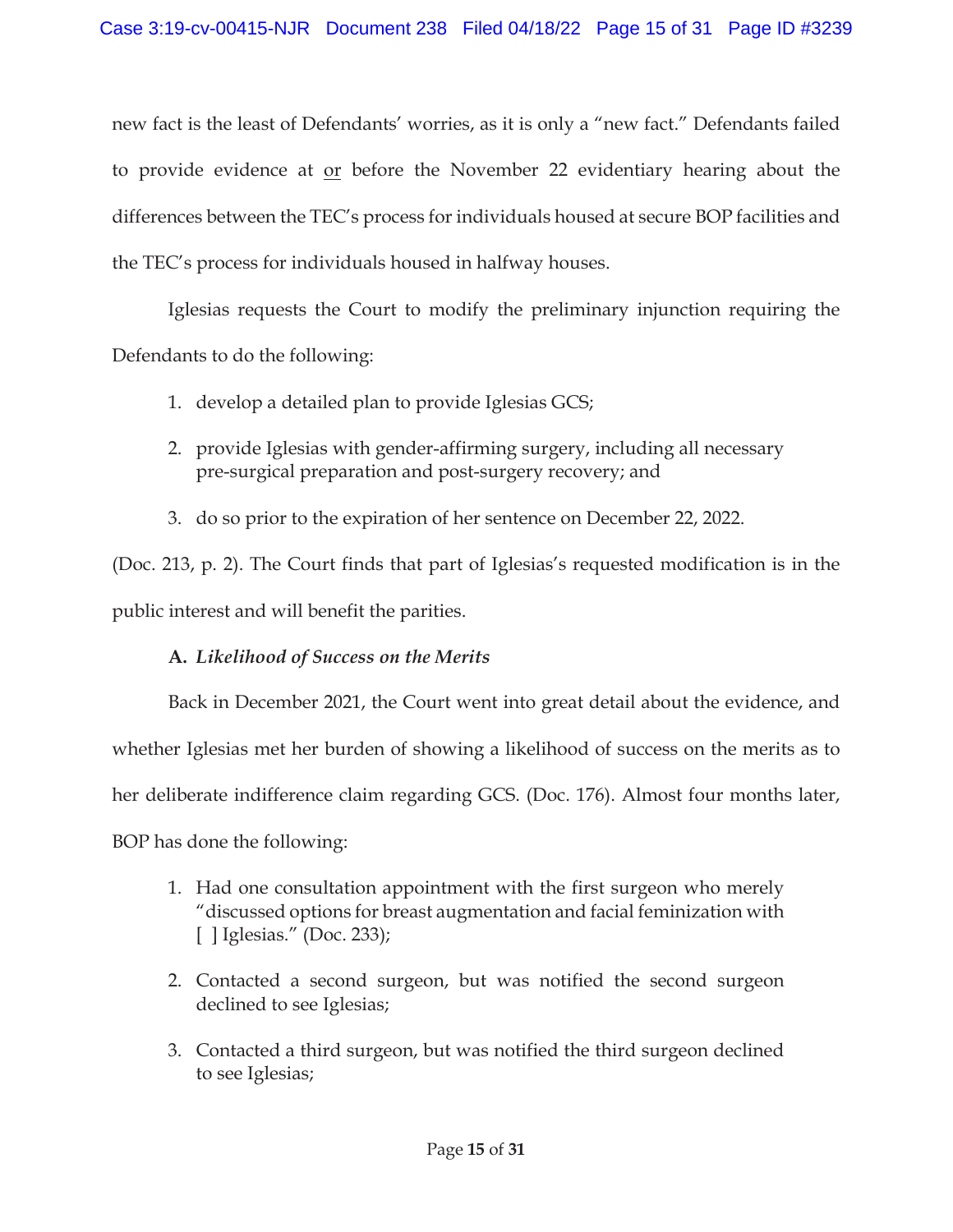- 4. Scheduled a consultation for GCS with a fourth surgeon;
- 5. Cancelled the consultation for GCS with the fourth surgeon;
- 6. Began evaluating whether it might be feasible to have Iglesias referred to the Chicago-based surgeon identified by Plaintiff's counsel;
- 7. Inquired with the Office of Probation and Pretrial Services at the Administrative Office for the United States Courts regarding housing Iglesias in Chicago;
- 8. Began evaluating whether the Chicago-based surgeon identified by Plaintiff's counsel would present any procurement or contracting issues;
- 9. Considered expanding its search for a surgeon to include the surrounding area in Florida;
- 10. Secured two letters of referral from mental health professionals recommending Iglesias for surgery;
- 11. Had one consultation appointment with a dermatologist for permanent hair removal on March 24, 2022;
- 12. Scheduled a second dermatologist appointment for April 26, 2022; and
- 13. Scheduled a "tele-consult" on April 11, 2022, with a fifth surgeon.

(Docs. 204; 212; 220; 227; 229; 231; 233).

Defendants are aware of Iglesias's suffering, but since December 2021, Iglesias has had only one appointment with a surgeon who *does not even perform vaginoplasties* and attended one dermatologist appointment, even though Defendants have yet to confirm that the procedures identified by the dermatologist are necessary in furtherance of GCS. (Doc. 233). This factor weighs in favor of modifying the preliminary injunction.

### **B.** *Irreparable Harm & Inadequate Remedy at Law*

Iglesias testified back in November 2021 that the lack of proper treatment for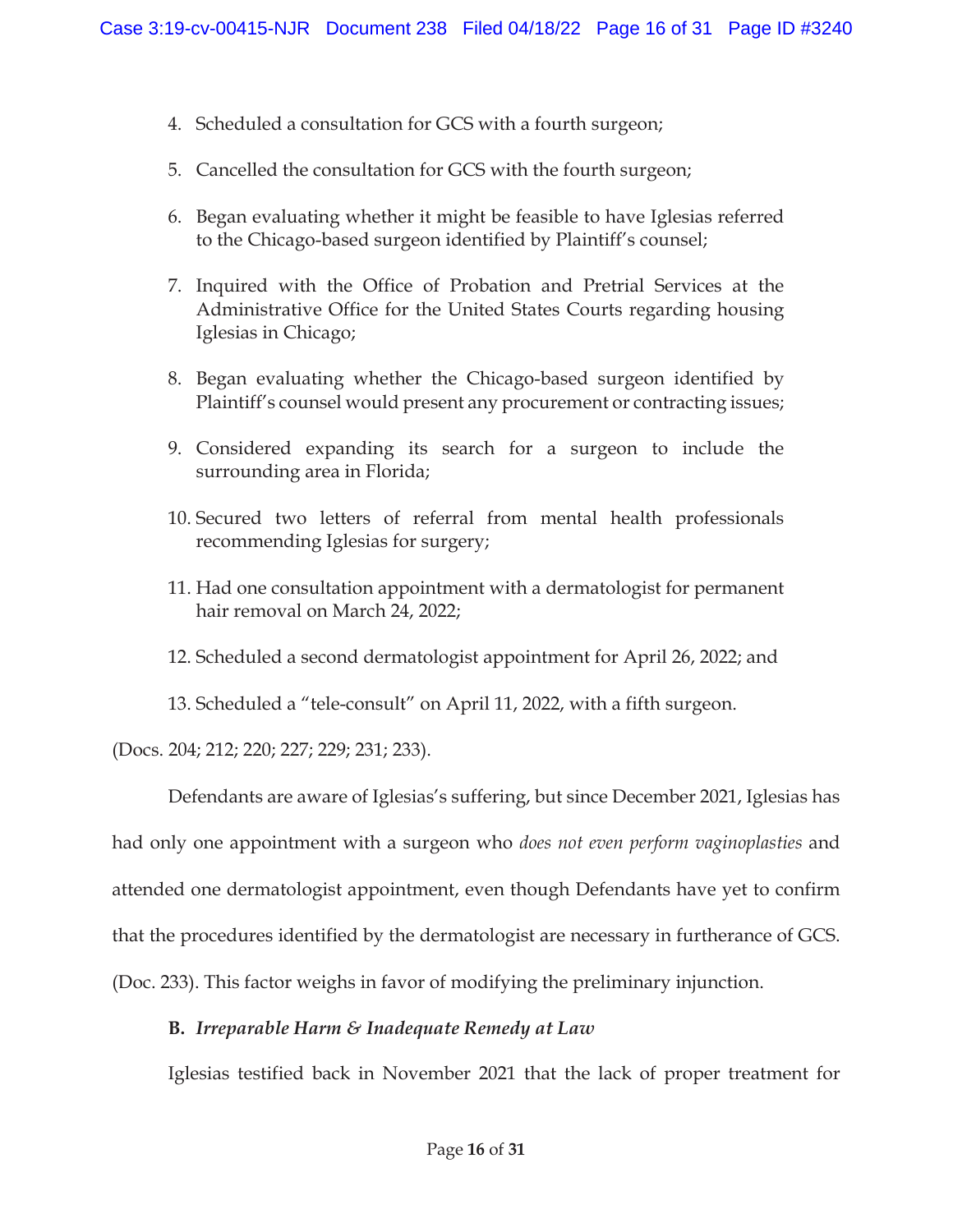gender dysphoria "causes [her] pain and torture every day." (Doc. 175, p. 45). She suffers from panic attacks. (*Id*.). Iglesias is "very tired of being tormented everyday with this cancer that [she] [has]." (*Id*. at p. 49). Iglesias made it clear that "self-castration or suicide is always there." (*Id*. at p. 45).

After the April 7 appointment, Iglesias "feels humiliated, angry, and scared." (Doc. 234-2). Iglesias "allowed [her]self to be hopeful that [she] was finally going to see a surgeon on April 7 who could help provide [her] gender-affirming surgery." (*Id*.). "Every day that [she] [does] not get the surgery causes [her] harm and psychological distress." (Doc. 234-2, p. 3).7

Dr. Ettner also testified back in November 2021 that untreated gender dysphoria will cause Iglesias's psychological condition to deteriorate. (Doc. 175, p. 87). Dr. Ettner continued that "[Iglesias's] thoughts of performing her own surgery, surgical selftreatment, will exacerbate, and whether or not her resilience will erode to the point where she cannot control her impulse to do that, as many people who are incarcerated cannot, she will unfortunately resort to that or to psychological decompensation." (*Id*.).

Additionally, the ongoing deprivation of Iglesias's Fifth and Eighth Amendment rights is an irreparable harm sufficient to warrant preliminary injunctive relief. *See Preston v. Thompson*, 589 F.2d 300, 303 n.3 (7th Cir. 1978) ("The existence of a continuing constitutional violation constitutes proof of an irreparable harm, and its remedy certainly

<sup>7</sup> Iglesias's declaration in support of Plaintiff's response to Defendants' April 8, 2022 Status Report is not signed by Iglesias. Rather, Iglesias's counsel "spoke with [ ] Iglesias on April 11, 2022 by telephone." (Doc. 234-2). "During this conversation [ ] Iglesias authorized Plaintiff's counsel to file this declaration on her behalf." (*Id.*). "Plaintiff's counsel will supplement this declaration with a signed copy from [ ] Iglesias once it is returned to them by U.S. Mail from [ ] Iglesias." (*Id*.).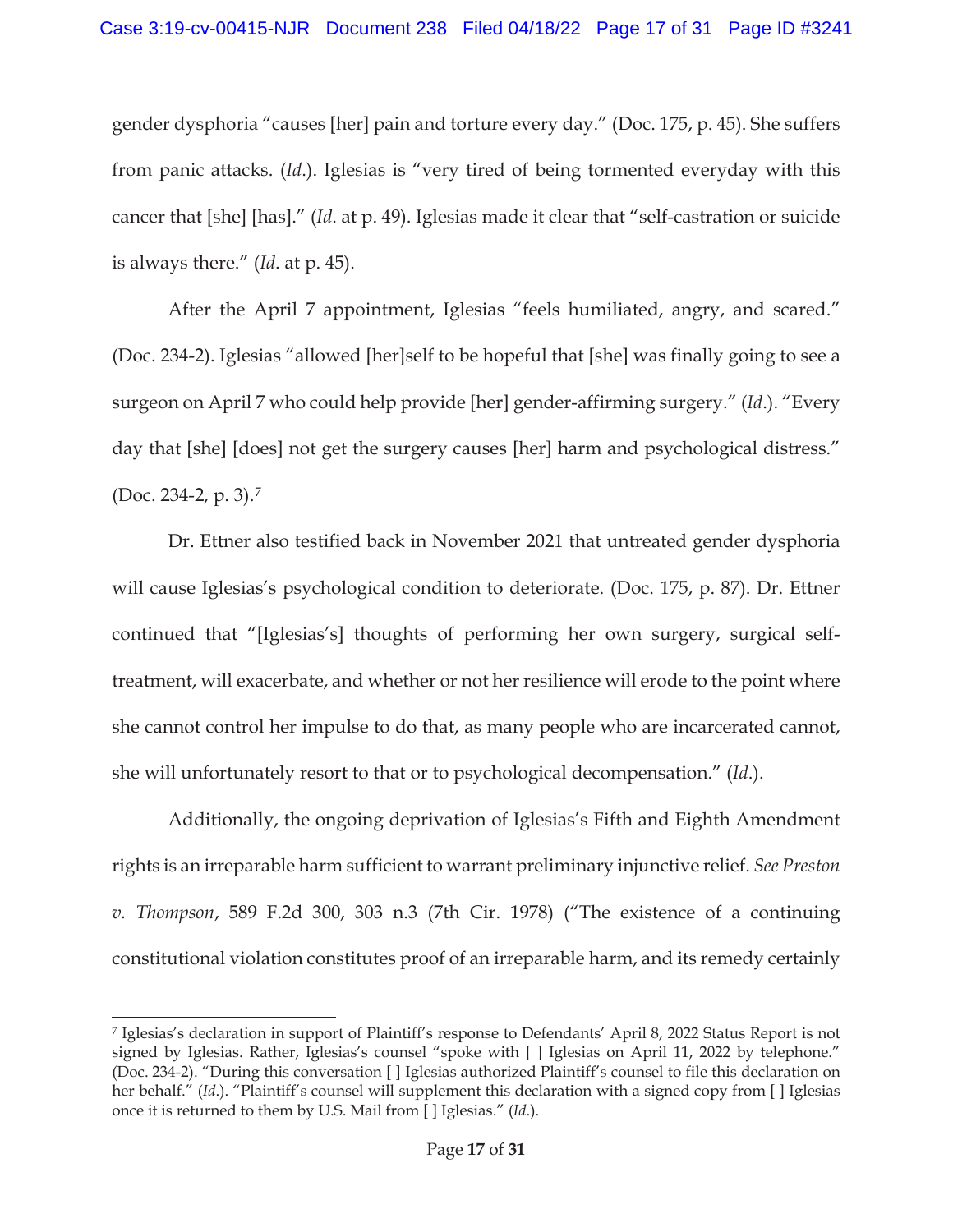would serve the public interest."); *Planned Parenthood of Indiana & Kentucky, Inc. v. Comm'r*, 194 F.Supp.3d 818, 835 (S.D. Ind. 2016) (finding that the "presumption of irreparable harm also applies to equal protection violations").

There is an inadequate remedy at law as money will not make Iglesias whole. She is at risk for suicide, and her psychological condition will continue to deteriorate. *See Whitaker By Whitaker v. Kenosha Unified Sch. Dist. No. 1 Bd. of Educ.*, 858 F.3d 1034, 1045- 46 (7th Cir. 2017) (suicide and diminished well-being do not have an adequate remedy at law and are irreparable harms); *Flower Cab Co. v. Petitte*, 685 F.2d 192, 195 (7th Cir. 1982) (acknowledging that in prison conditions cases, "the quantification of injury is difficult and damages are therefore not an adequate remedy"); *Foster v. Ghosh*, 4 F.Supp.3d 974, 983 (N.D. Ill. 2013) (granting preliminary injunction to prisoner requiring medical attention; no adequate remedy at law exists because "the consequence of inaction at this stage would be further deteriorated vision in both eyes").

#### **C.** *Balance of Harms and Public Interest*

"Once a moving party has met its burden of establishing the threshold requirements for a preliminary injunction, the court must balance the harms faced by both parties and the public as a whole." *Whitaker*, 858 F.3d at 1054. To do so, the Court considers: (1) "the irreparable harm the movant party will endure if the preliminary injunction is wrongfully denied versus the irreparable harm to the nonmoving party if it is wrongfully granted;" and (2) "the effects, if any, that the grant or denial of the preliminary injunction would have on nonparties (the "public interest")." *Turnell v. CentiMark Corp.*, 796 F.3d 656, 662 (7th Cir. 2015). "The court weighs the balance of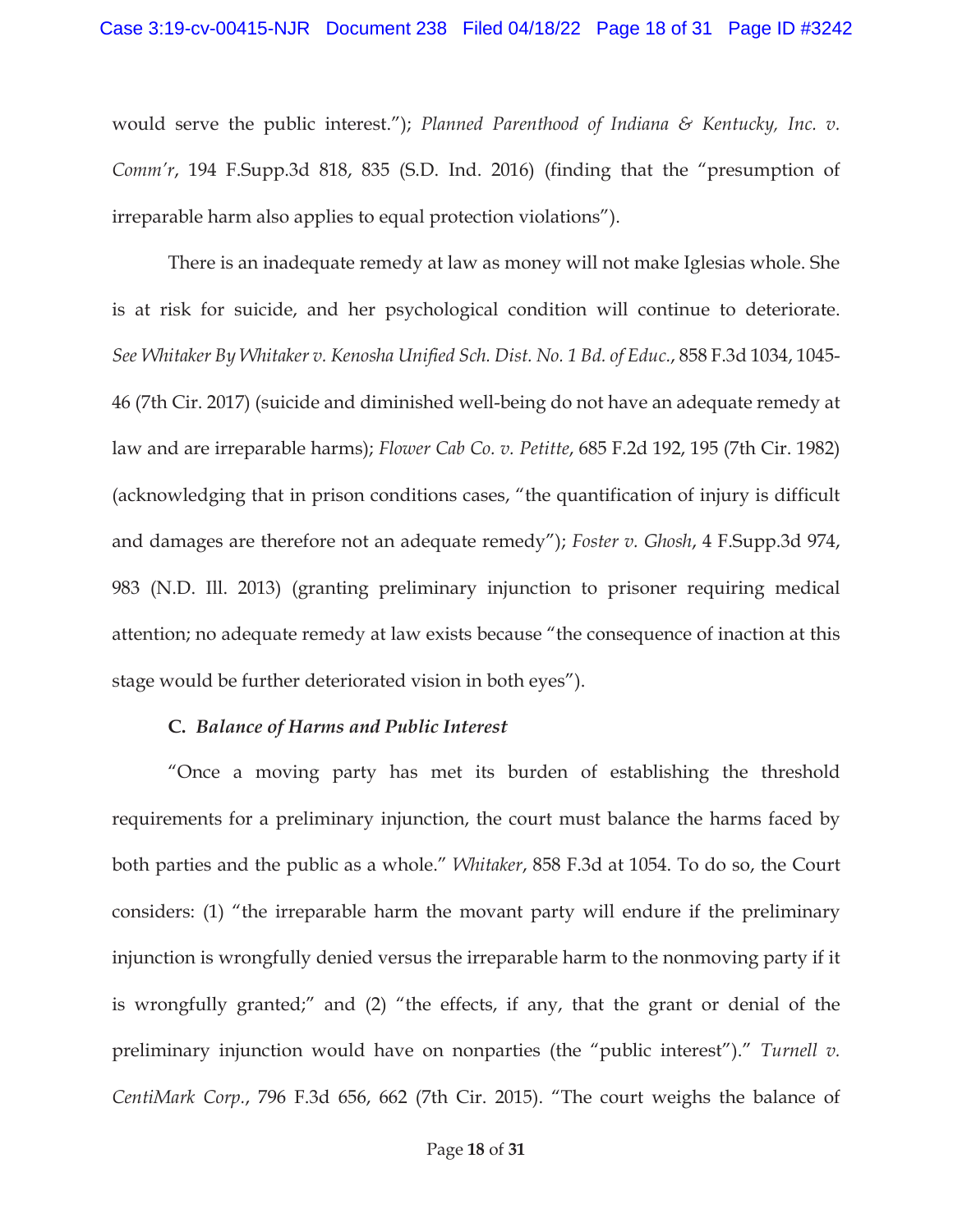potential harms on a "sliding scale" against the movant's likelihood of success: the more likely he [or] [she] is to win, the less the balance of harms must weigh in his [or] [her] favor; the less likely he [or] [she] is to win, the more it must weigh in his [or] [her] favor." *Id.*

Here, the balance of harms weighs heavily in Iglesias's favor. As noted in the Court's December 2021 order, Iglesias suffers daily and is at risk of self-mutilation and suicide. Defendants have not identified any harm they will suffer if the injunction is modified. Instead, Defendants argue that "[t]he Court should not impose rigid requirements or timetables upon the performance of a complicated medical procedure, without allowing for the judgment of a surgeon as to the proper steps to be completed, and their timing, or making allowances for any new developments, or new information, that may impact the medically appropriate course for ensuring that Plaintiff receives proper care." (Doc. 222, p. 13). The problem is the only surgeon to see Iglesias does not even perform vaginoplasties.

The public has the "highest" interest in ensuring that Iglesias's constitutional rights are not violated by Defendants. *See United States v. Raines*, 362 U.S. 17, 27 (1960) ("[T]here is the highest public interest in the due observance of all the constitutional guarantees."). Also, "[t]he public has a strong interest in the provision of constitutionallyadequate health care to prisoners." *Flynn v. Doyle*, 630 F.Supp.2d 987, 993 (E.D. Wis. 2009). Accordingly, Iglesias has met her burden in moving for a modification of the preliminary injunction.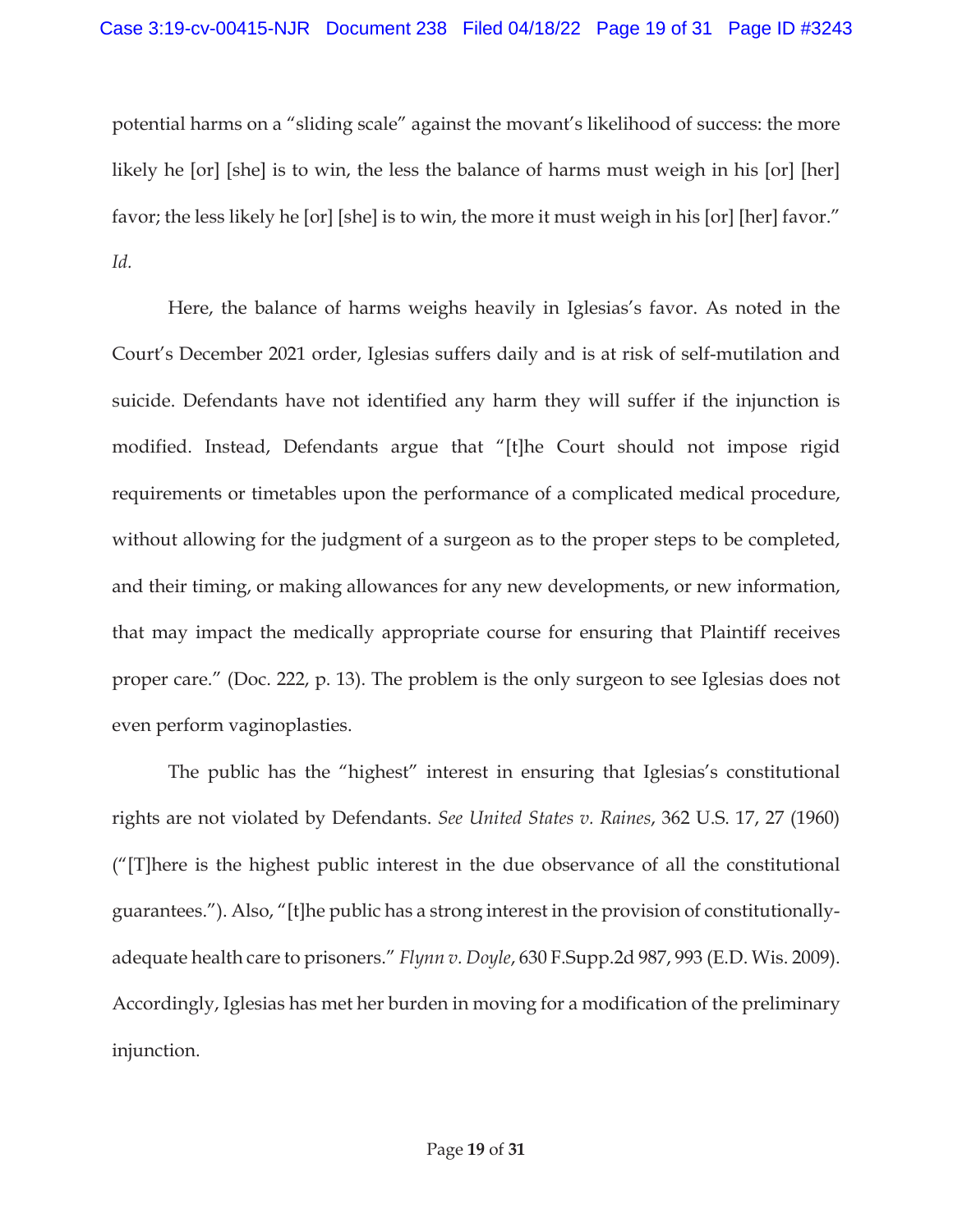## **D.** *Injunctive Relief*

The Court "[has] absolutely no interest in running the Bureau of Prisons." (Doc. 206, p. 10); *see also Duran v. Elrod*, 760 F.2d 756, 759 (7th Cir. 1985) ("The Constitution does not speak with precision to the issue of prison conditions (that is an understatement); federal judges know little about the management of prisons; managerial judgments generally are the province of other branches of government than the judicial . . ."). Further, the PLRA applies to suits filed by incarcerated individuals and limits the equitable relief a district court can order. 42 U.S.C. § 1997e; 18 U.S.C. § 3626. "The PLRA states that no prospective relief shall issue with respect to prison conditions unless it is narrowly drawn, extends no further than necessary to correct the violation of a federal right, and is the least intrusive means necessary to correct the violation." *Brown v. Plata*, 563 U.S. 493, 530 (2011) (citing 18 U.S.C. § 3626(a)). "When determining whether these requirements are met, courts must give substantial weight to any adverse impact on public safety or the operation of a criminal justice system." *Id.* (internal quotations omitted).

Accordingly, the Court **GRANTS in part** Iglesias's request for modification of preliminary injunctive relief, (Doc. 213), and the Court **ORDERS** Defendants to:

- 1. Provide the Court a timeline regarding preparation the BOP and NaphCare must do to ensure both it and Iglesias are ready for surgery, timeline for Iglesias's recovery, and any other time sensitive information the Court or parties must consider by **April 28, 2022**.
- 2. In the timeline, BOP must identify and provide the Court a list of **all surgeons within the United States** who are qualified to perform GCS, are willing to work with BOP and NaphCare, and have sufficient scheduling availability to fit Iglesias into a surgical calendar with enough time for her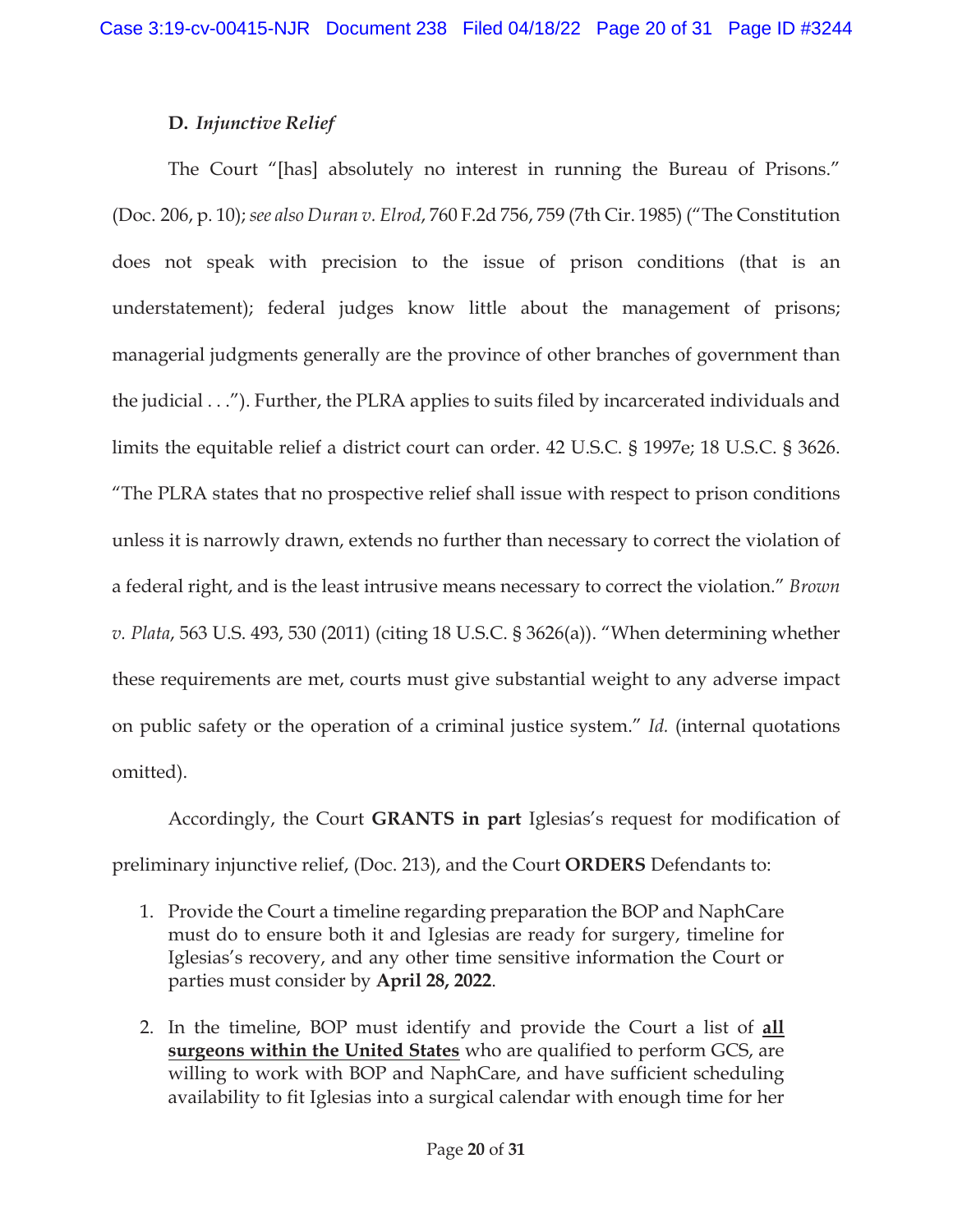to have surgery and recover by December 2022. For each surgeon, BOP shall provide the Court with the following information: who from BOP initiated the contact; to whom BOP contacted; dates BOP contacted the surgeons; the method of contact; whether the surgeons have contacted them back; the surgeon's schedule; what the surgeon requires for hair removal at the surgical area; who the surgeon recommends for hair removal; and/or confirming that the hair removal specialist contracted by BOP/NaphCare is qualified to perform the procedures necessary in furtherance of GCS that the surgeon requires.

- 3. The Court recognizes that a second appointment with the dermatologist is scheduled for April 26. (Doc. 233, p. 2). However, BOP notes that "[i]n advance of that appointment, BOP intends to confirm with a physician that the procedures identified by the Dermatologist are necessary in furtherance of [GCS]." (*Id*.). Notably, BOP has not identified which physician will be confirming that the procedures are in furtherance of GCS. BOP is ordered to identify which physician will be making this confirmation by **April 28, 2022**.
- 4. While BOP is identifying and providing the Court a list of all surgeons within the United States who are qualified to perform GCS (see #2), Defendants are further ordered to identify and provide the Court a list of **all** dermatologists or hair removal specialists within the United States who are qualified to perform the procedures necessary in furtherance of GCS by **April 28, 2022** (separate from those dermatologists recommended by the GCS surgeons in #2).
- 5. Additionally, BOP shall finish evaluating and provide a final determination by filing a notice with the Court as to whether using the Chicago-based surgeon identified by Plaintiff's counsel would present any procurement or contracting Defendant's issues by **April 28, 2002.** The notice should list and identify the specific procurement and contracting issues.
- 6. File notices with the Court about the earliest BOP can transfer Iglesias to another jurisdiction, like Chicago, for surgery (first notice due by **April 21st and updating the Court in its weekly status reports)**. These notices shall identify the following:
	- a. which jurisdictions the Office of Probation and Pretrial Services at the Administrative Office for the United States Courts can move Iglesias to;
	- b. the earliest date Iglesias can be moved for each jurisdiction;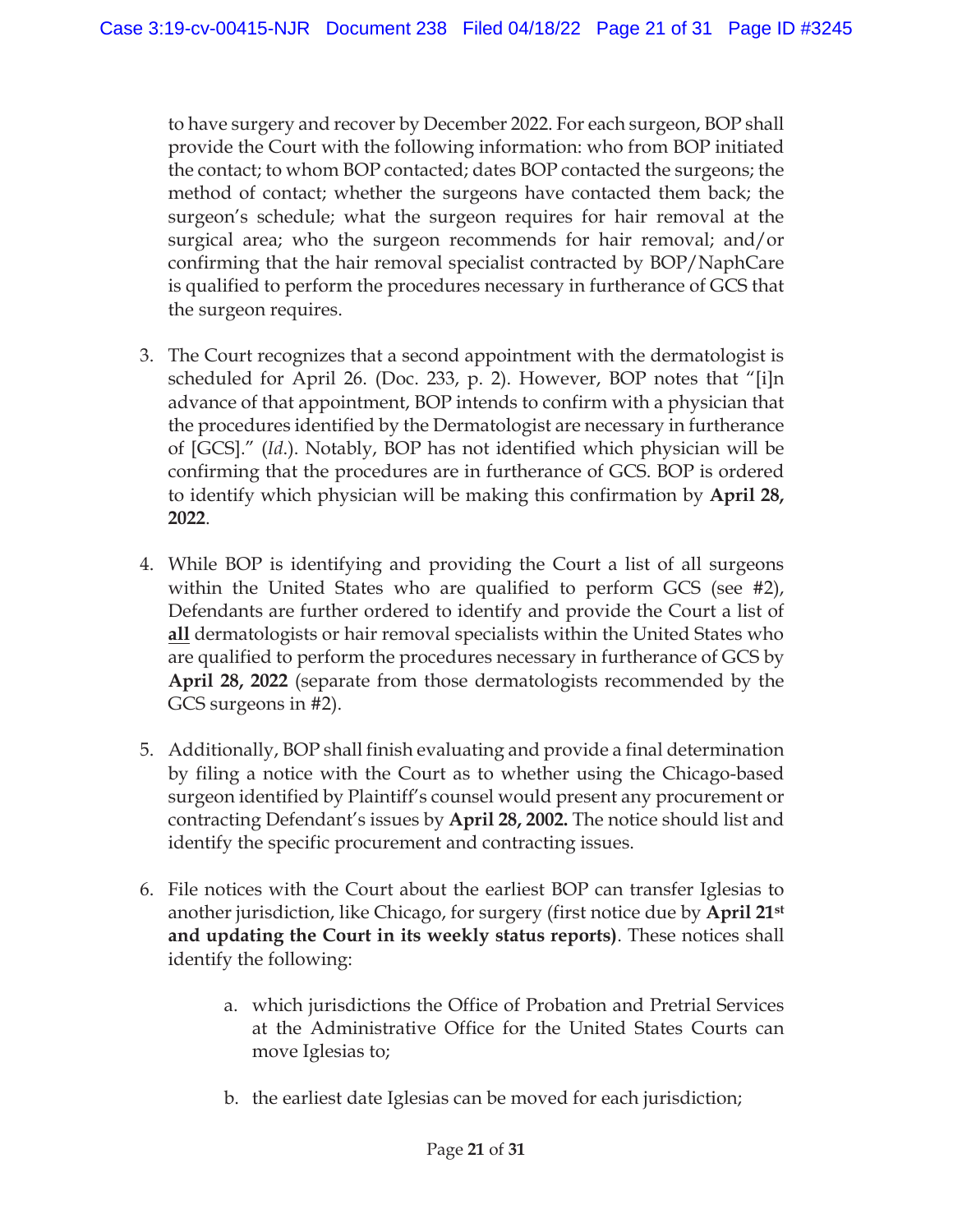- c. any and all details regarding the process for coordinating Iglesias's possible move for each jurisdiction; and
- d. details regarding the individual or individuals at the Office of Probation and Pretrial Services at the Administrative Office for the United States Courts Defendants' have been in contact with including: Dates Defendants contacted the individuals; the method of contact; whether the individuals have contacted them back.
- 7. File notices regarding the progress of securing a surgeon every **Friday** until a surgeon (qualified and able to perform GCS) is secured and a surgery (for GCS) is scheduled. In each notice, Defendants shall provide the Court with the following information: who Defendants contacted, dates Defendants contacted the surgeons, the method of contact, whether the surgeons have contacted them back, and the surgeon's schedule.
- 8. Upon scheduling of GCS, Defendants should file notices with Court confirming GCS is still to proceed as scheduled every **Friday**; these notices shall include the following:
	- a. Determination of the logistics, costs, and payment processes for the surgery by coordinating with the surgeon's office, BOP, NaphCare, and any other necessary parties;
	- b. A plan for post-surgery recovery in the weeks and months after surgery, in consultation with the surgeon's office, including arrangements for dilation; and
	- c. A plan for transport, lodging, food, finances, and other basic necessities for the periods preceding and following the surgery, including personal support to assist with day-to-day activities for the period immediately following surgery.

### **E.** *Sanctions*

"[B]efore a court may impose sanctions *sua sponte*, it must give the offending party notice of its intent to do so and the opportunity to be heard." *Johnson v. Cherry*, 422 F.3d 540, 551 (7th Cir. 2005). "Providing such notice and a hearing prevents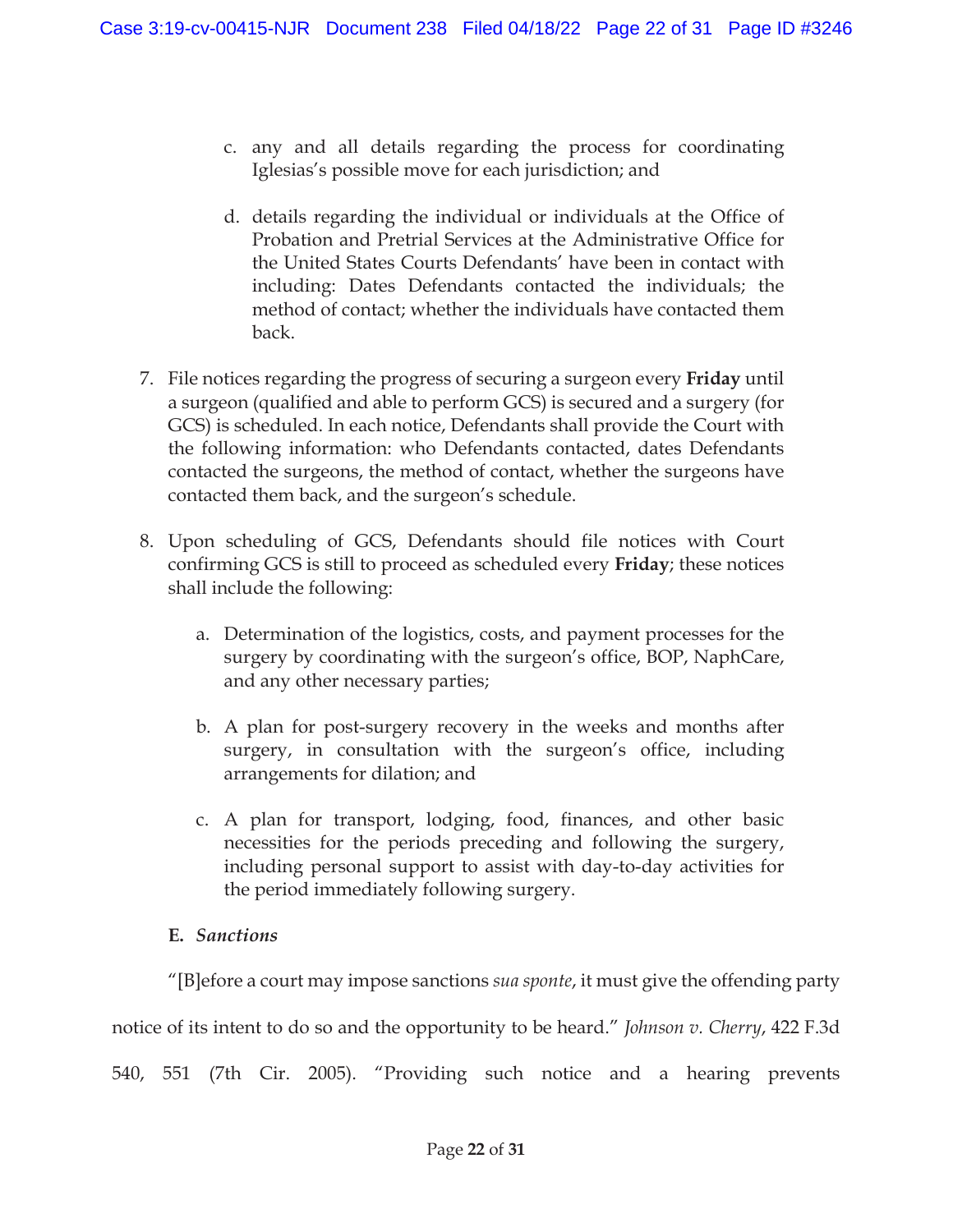misunderstandings between the offending party and the sanctioning judge, provides an orderly manner and calm forum in which each party has had time to prepare adequately, and certainly aids our review on appeal." *United States v. 1948 S. Martin Luther King Dr.*, 270 F.3d 1102, 1116 (7th Cir. 2001). "A general notice that the court is contemplating sanctions is insufficient; rather, the offending party must be on notice of the specific conduct for which she is potentially subject to sanctions." *Johnson*, 422 F.3d at 551–52 (citing *In re Rimsat, Ltd.*, 212 F.3d 1039, 1045 (7th Cir. 2000)).

Both BOP and the DOJ attorneys continue to push this Court to impose sanctions or at the very least utilize "other weapons in [its] armamentarium." *United States v. Horn*, 29 F.3d 754, 766 (1st Cir. 1994). Besides all the conduct explained in the Court's orders in Doc. 187 and Doc. 198, Defendants and their counsel have repeatedly asserted that Defendants had located an appropriate surgeon since February 14, 2022. The Court is considering imposing sanctions pursuant to Rule  $11(c)(1)$  of the Federal Rules of Procedure and the Court's inherent power to sanction.

#### *i. BOP*

BOP is hereby **ORDERED** to **SHOW CAUSE** in writing on or before **April 28, 2022**, why sanctions should not be imposed. Specifically, BOP shall address the following in writing:

### *Representations that First Surgeon Was an Appropriate Surgeon*

In Defendants' most recent status report, Defendants reported the following:

Dr. McLearen clarified that her knowledge was not derived from any sort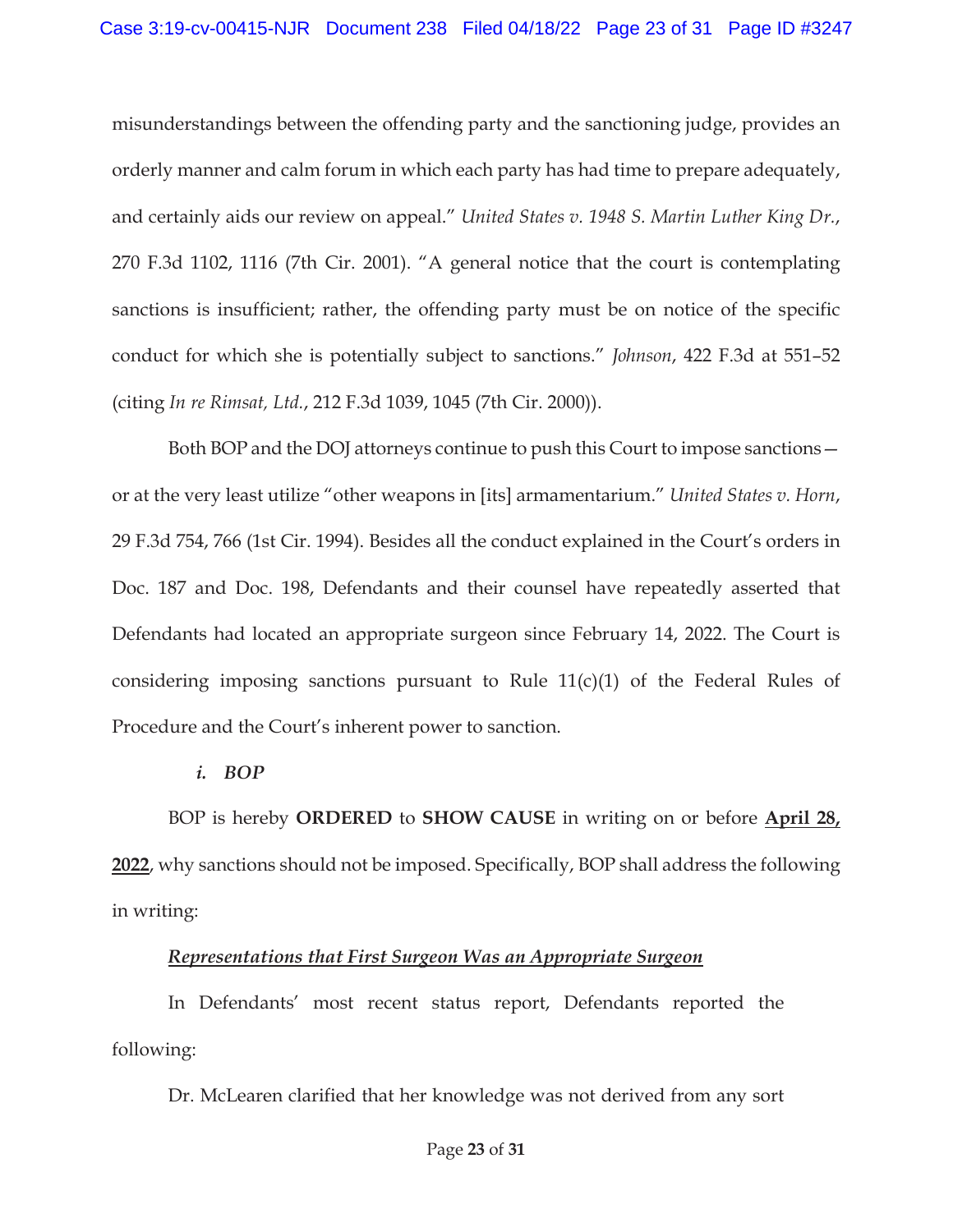of formal analysis of [first] [surgeon's] qualifications, and was instead based on her own informal research. *See id*. at 75:10-12 ("I looked at the basic facts out of my own desire to know, and this person appears to do this work and have credentials."). And Dr. McLearen acknowledged at the hearing that, although she understood that [the] [first] [surgeon] performed gender confirmation surgeries, she did not know "how many past genderaffirming bottom surgeries" [the] [surgeon] had performed.

(Doc. 237, p. 4). The show cause hearing took place February 27, 2022. Yet, on the

February 14, 2022, Defendants reported "BOP has notified its contractor of Iglesias's

pending transfer, and has been informed that the contractor has located an *appropriate* 

*surgeon*." (Doc. 191, p. 8) (emphasis added). Thus, Dr. McLearen neither performed a

formal analysis of the first surgeon's qualifications nor knew how many past gender-

affirming bottom surgeries the first surgeon performed, but Defendants reported that an

*appropriate surgeon* was located. Defendants and Dr. McLearen must explain.

- Was Dr. McLearen relying on the first surgeon's website?
- Was Dr. McLearen relying on BOP's contractor?
- Did the first surgeon misrepresent the ability to perform vaginoplasties before the show cause hearing in any additional way besides the website as discussed in Doc. 237?
- Was the first time Dr. McLearen or Defendants learned on March 3, 2022?
- Why has Dr. McLearen stopped providing declarations? (Notably, after Dr. McLearen made her declaration in Defendants' first status report, Jenna Epplin has been providing declarations to Defendants' status reports)8
- Is Dr. McLearen still the one personally involved in seeing GCS though? (Doc. 206, p. 59).

<sup>8</sup> Every time a BOP representative makes an inaccurate statement, the BOP representative stops providing declarations or affidavits and a new individual is introduced into this lawsuit.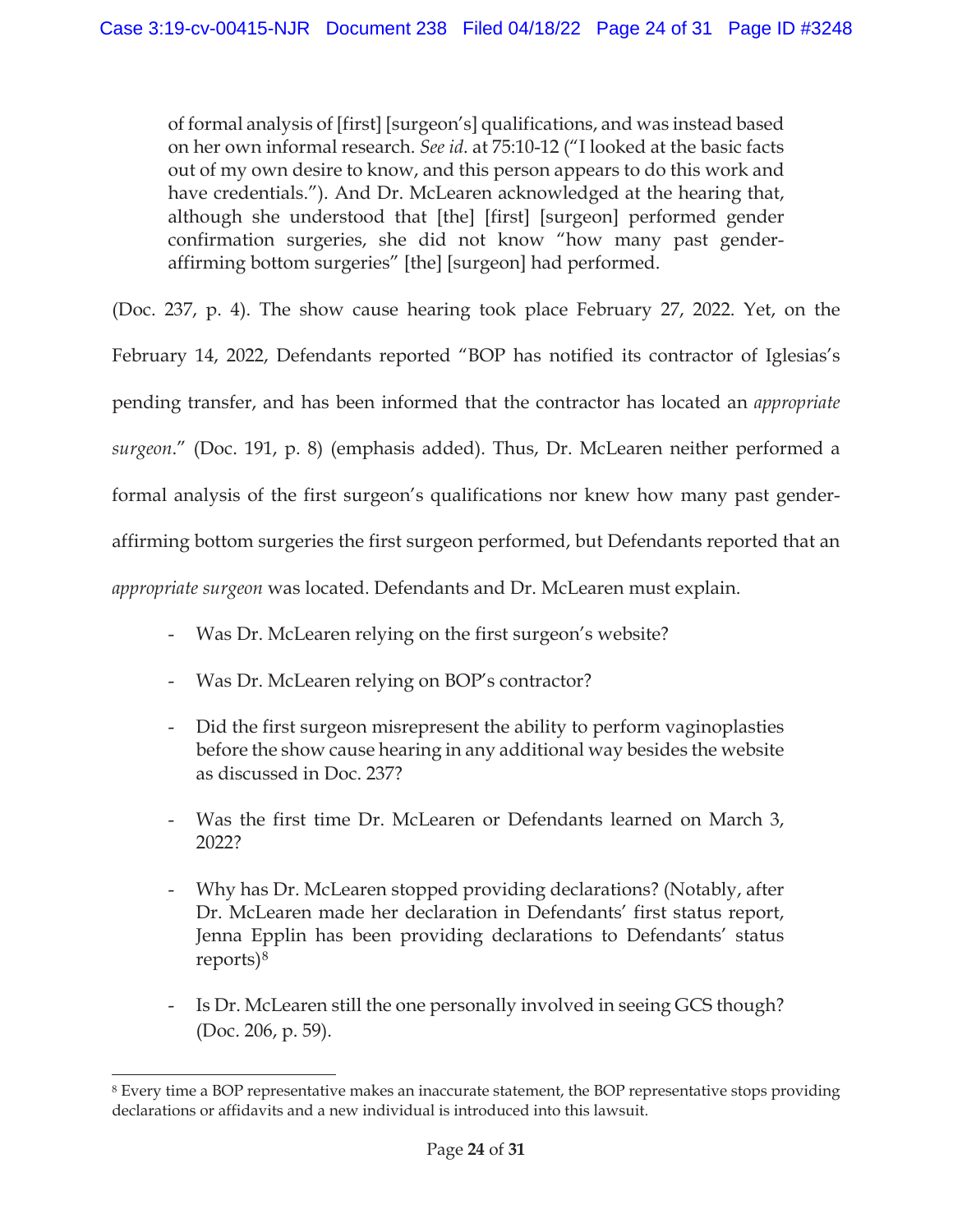### *Keeping the Appointment with the First Surgeon After Learning the First Surgeon Only Refers Patients Out to Others for Vaginoplasty*

In Defendants' most recent status report, Defendants insist that they have acted in

good faith and with candor to the Court by noting that:

[A] consultation with [first] [surgeon] was an appropriate next step because, among other things, such a consultation would afford [ ] Iglesias an opportunity to discuss gender confirmation surgery with a surgeon who specializes in that general area and who BOP understood could coordinate [ ] Iglesias's care and refer her to other providers for vaginoplasty and/or hair removal.

(Doc. 237, p. 3). "BOP also believed it appropriate to proceed with [first] [surgeon] because, to the best of BOP's knowledge, [ ] Iglesias has never stated that vaginoplasty is the only procedure that she is seeking, and so a consultation with [first] [surgeon] would provide [ ] Iglesias an opportunity to discuss other procedures (such as breast augmentation and facial feminization) and for [first] [surgeon] to accept [ ] Iglesias as a patient for whichever procedures she could perform." (*Id*.).

Again, the 61-page preliminary injunction order was clear: "GCS refers to gender reassignment surgery or surgeries altering one's reproductive organs." (Doc. 176, p. 1). The Court ordered the TEC to meet to evaluate Iglesias's request for GCS. As a result of the Court's order, Defendants represented that TEC recommended that Iglesias be referred to a surgeon for consultation for GCS. Then on February 14, 2022, BOP represented that "the contractor has located an *appropriate surgeon*." (Doc. 191, p. 8) (emphasis added). On February 23, 2022, Defendants' counsel provided the name of the first surgeon and an internet link about the surgeon. (Doc. 201). The link noted that the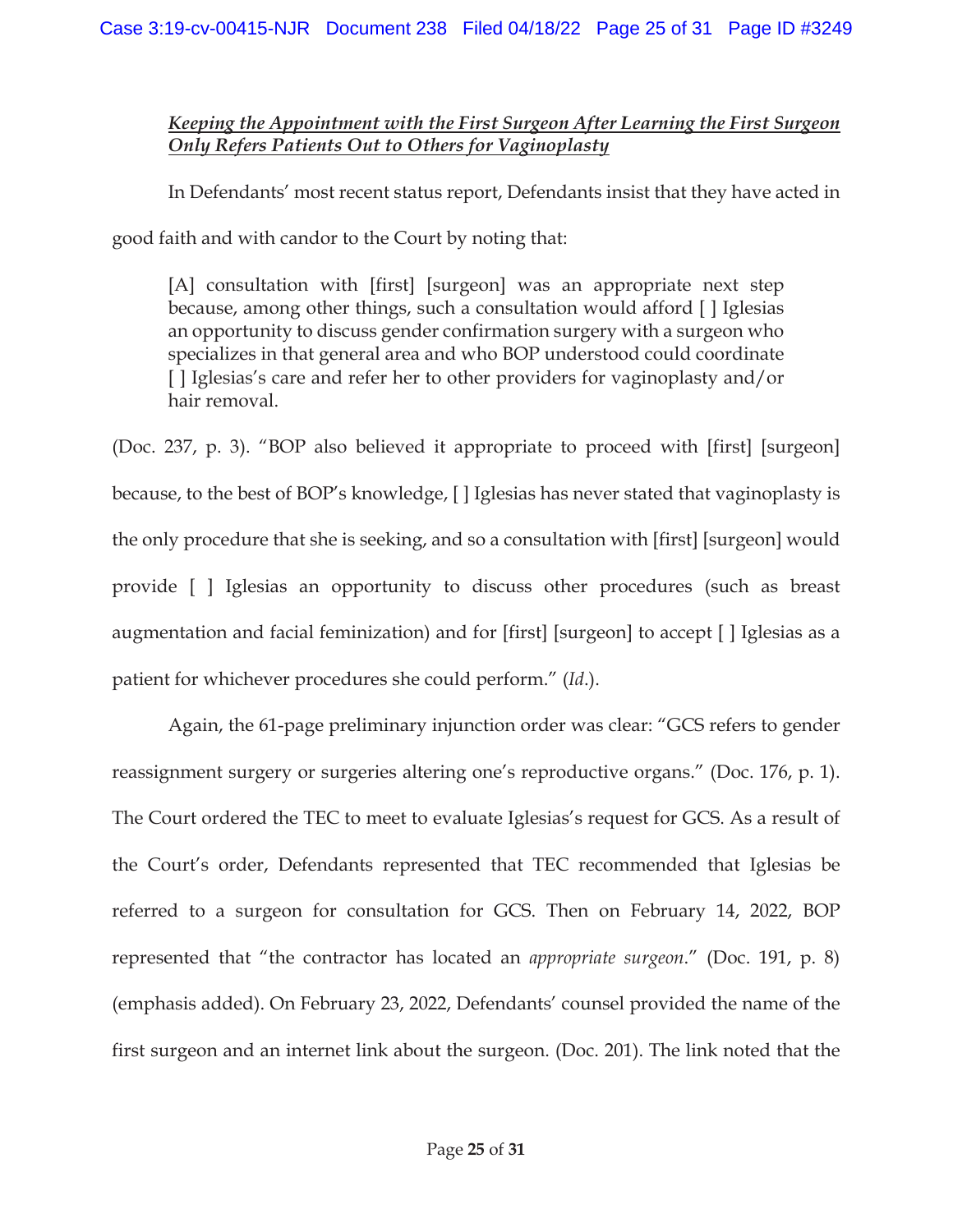surgeon was trained in gender affirmation surgery.<sup>9</sup> The link also noted that the surgeon's mission is to provide genital affirmation procedures for gender-diverse individuals in South Florida. Two days later, in Defendants' first status report, Defendants reported that the surgeon has not yet made a decision about whether the surgeon would accept Iglesias as a patient for surgery, but the surgeon appears to be open to potentially accepting Iglesias as a patient if certain requirements are satisfied (psychological evaluation, letters of support from qualified mental health providers, and an evaluation prior to the surgeon offering to perform any procedures), and indicated that surgery could feasibly be completed by December 2022. (Doc. 204). Indeed, Dr. McLearen made a sworn declaration noting the following:

The surgeon also asked what exactly the surgeon was being asked to decide. The surgeon indicated that [ ] Iglesias would need to go through a psychological evaluation and get letters of support, and that [the] [surgeon] would need to be evaluated prior to the surgeon offering to perform any procedures. The surgeon noted that the criteria for any gender affirming surgery include good control of medical and psychiatric issues as well as letters of referral from qualified mental health providers (two letters for any type of bottom surgery ). The surgeon further indicated that if [ ] Iglesias only wants bottom surgery, that could feasibly all be accomplished in the given time frame (i.e. by December 2022).

(Doc. 204-1, p. 2).

 In Defendants' second status report, Defendants reported that "BOP was advised by BOP's contractor that Surgeon 1 has scheduled an appointment for consultation with Plaintiff for April 7, 2022." (Doc. 212, p. 1). BOP explained it planned on moving forward with the appointment. (*Id*.). BOP also reported that it had provided Iglesias's counsel with

<sup>9</sup> The link can be found in Doc. 201, but to protect the identity of the first surgeon the Court will not be providing a formal citation.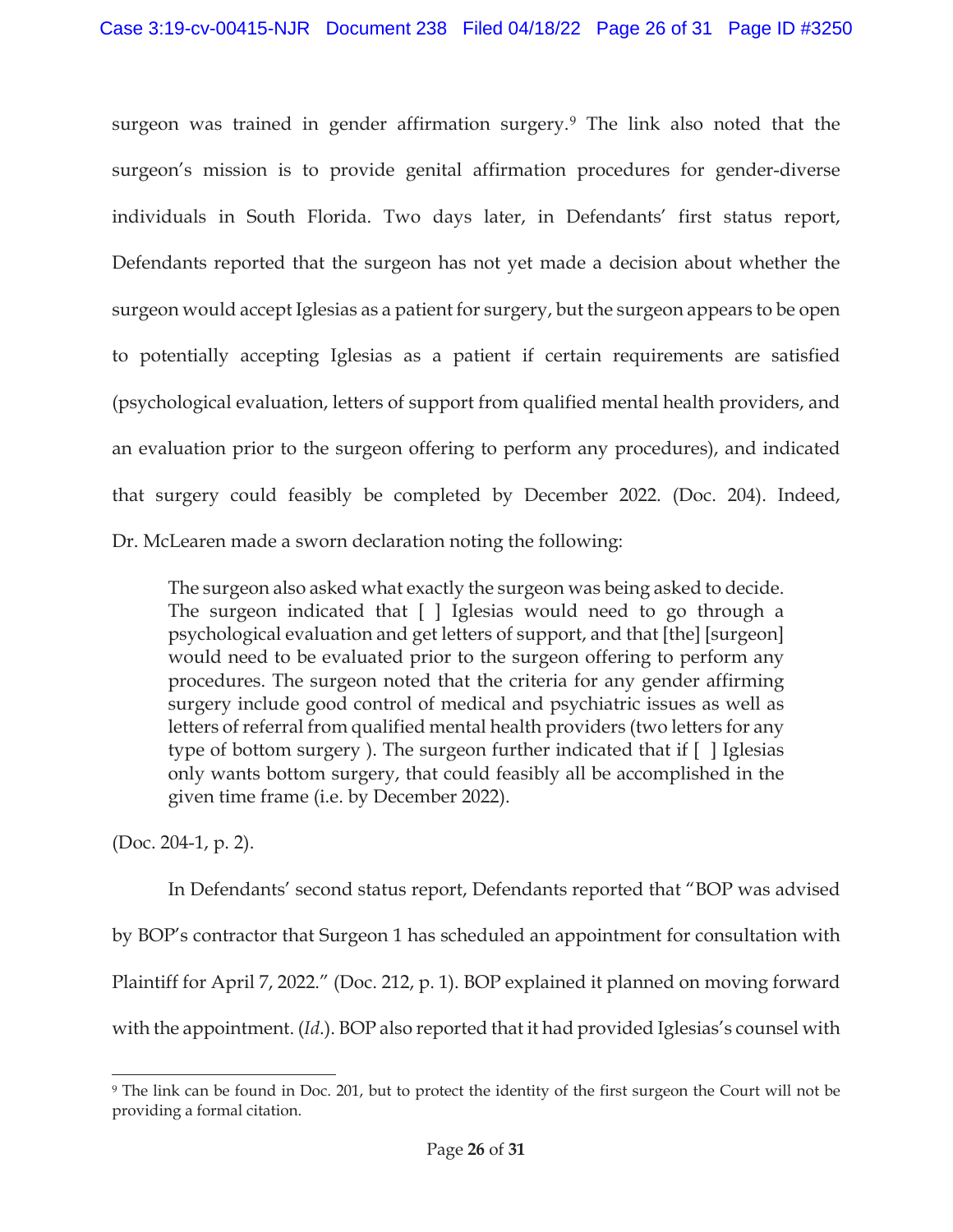the name of surgeon "who has agreed to meet with Plaintiff for a consultation for gender confirmation surgery." (*Id*.). But BOP requested that Iglesias's counsel not reach out to the surgeon until the surgeon has decided whether to accept Iglesias as a patient. (*Id*. at pp. 1-2).

 The third status report noted "BOP's contractor has scheduled an appointment with a surgeon for a consultation for gender-confirmation surgery on April 7, 2022." (Doc. 220, p. 1). Defendants' fourth and fifth status reports continue confirming that "BOP's contractor has scheduled an appointment with a surgeon, [first] [surgeon], for a consultation for gender-confirmation surgery on April 7, 2022." (Docs. 227, 229). BOP also reported that it "continues to evaluate whether it might be feasible to have [ ] Iglesias referred to the Chicago-based surgeon identified by Plaintiff's counsel." (Doc. 229). "BOP [ ] inquired with the Office of Probation and Pretrial Services at the Administrative Office for the United States Courts regarding housing [ ] Iglesias in Chicago." (*Id*.). "Additionally, BOP [ ] beg[a]n [ ] evaluat[ing] whether using the Chicago-based surgeon identified by Plaintiff's counsel would present any procurement or contracting Defendant's issues." (*Id*.).

 In Defendants' sixth status report, they again confirm that "BOP's contractor has scheduled an appointment with a surgeon (Surgeon 1) for a consultation for genderconfirmation surgery on April 7, 2022." (Doc. 231, p. 1). As for transferring Iglesias to another jurisdiction, like Chicago, for surgery, the Office of Probation and Pretrial Services at the Administrative Office for the United States Courts "explained the process for coordinating the move of an inmate to another jurisdiction and the importance of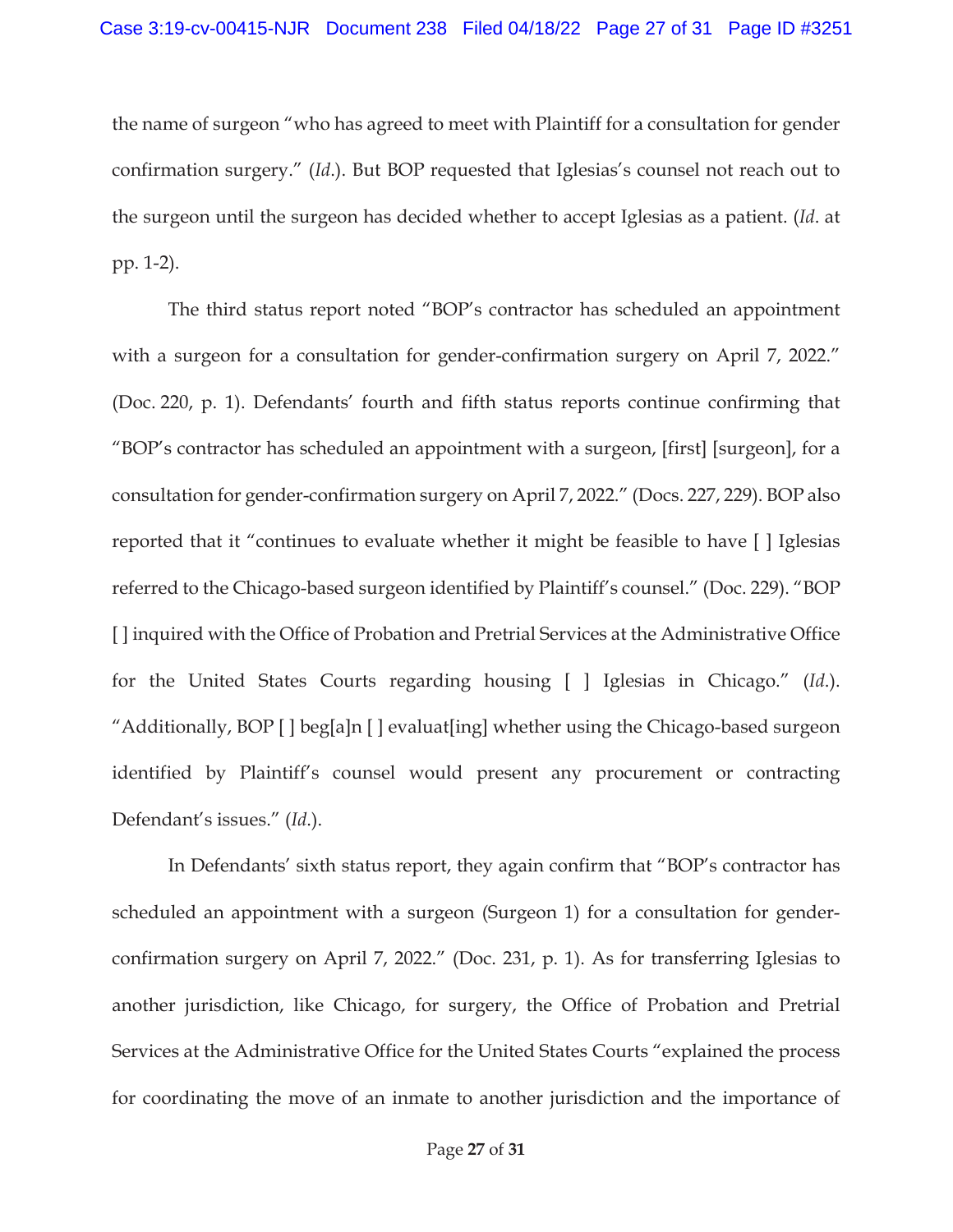stability in a location for the reentry planning process, and requested transfer issues be revisited after the surgical consultation, which is scheduled for April 7, 2022." (*Id*. at p. 2).

 Defendants' seventh status report is the first time where Defendants clearly represented that the first surgeon merely "refers patients out to other providers for vaginoplasty." (Doc. 233). But Defendants learned that the surgeon merely refers patients out to other providers for vaginoplasty as early as March 3, 2022. (Doc. 237, pp. 5-6). Defendants point out that they filed in a "public filing" that the first surgeon refers patients out to other providers for vaginoplasty on March 4, 2022. This public filing is an unsworn declaration from Jenna Epplin<sup>10</sup> — where she explains in the last sentence of the sixth paragraph—that BOP was advised that the first surgeon refers patients out for vaginoplasty. The Court has detailed what was represented before March 4, 2022—and after. More importantly, Defendants did not report this information in the second status report or in other status reports until April 8, 2022. Defendants must explain.

Not only did Defendants and Dr. McLearen represent that an *appropriate surgeon* was located, but Defendants continued a process where they knew the first surgeon would only provide Iglesias with breast augmentation and facial feminization in Florida. Recall, the "TEC determined 'given Iglesias's impending transfer to an RRC . . . in Florida, the principles of continuity of care weigh in favor of making the referral after Iglesias is transferred, rather than beginning the process while she is at FMC Carswell, only for it to be interrupted by her transfer to Florida."' (Doc. 191, p. 10). Defendants have now spent

<sup>10</sup> Defendants must confirm Jenna Epplin's involvement before March 4, 2022, and point out where the record Jenna Epplin is mentioned or discussed prior to March 4, 2022.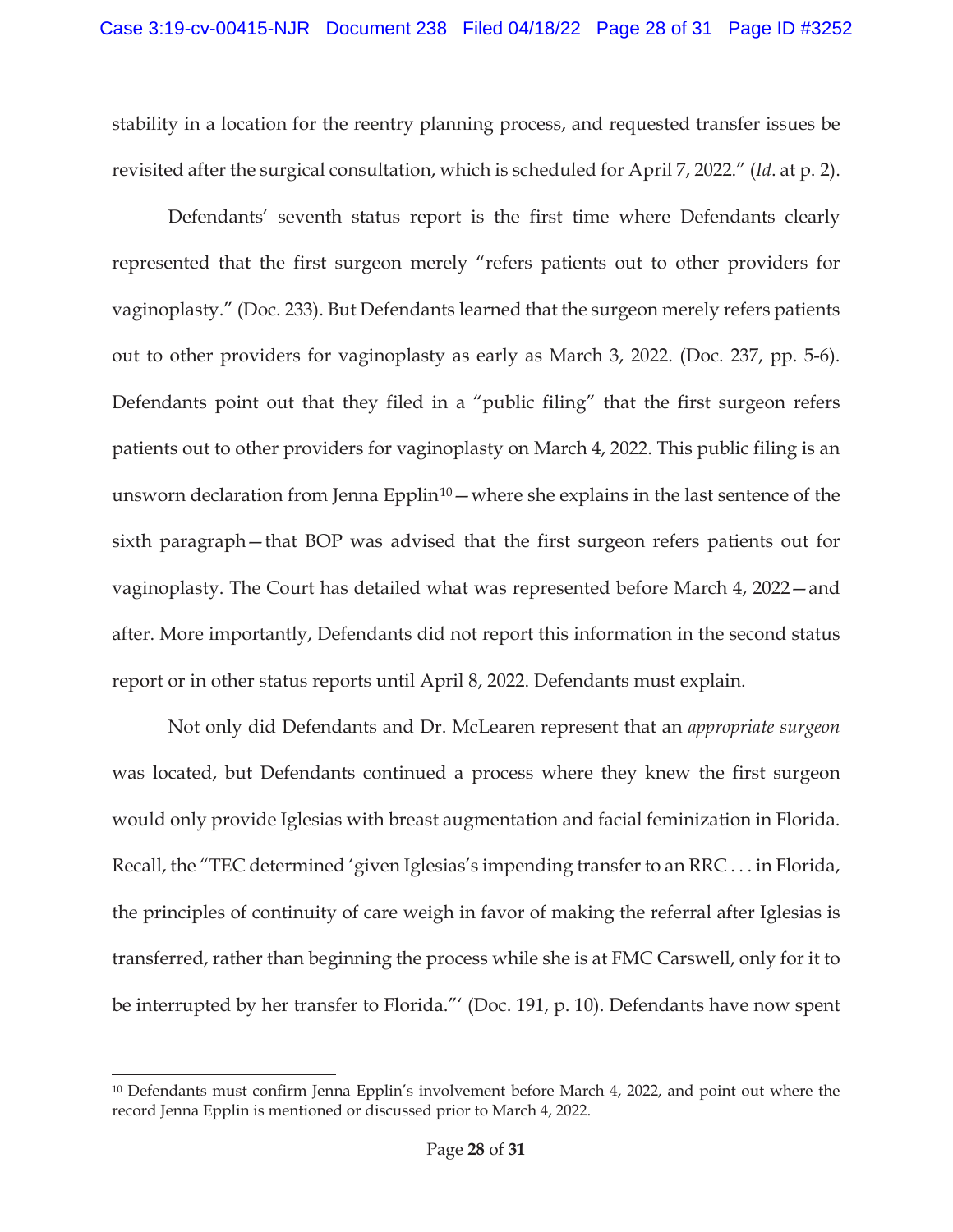months on a process while Iglesias has been in Florida—knowing that this surgeon does not even perform vaginoplasties—but at the same time considering the feasibility to have "the surgery performed in Chicago . . . ." (Doc. 227, p. 3). Defendants must explain.

### ii. *DOJ Attorneys*

The Court and DOJ attorneys have spent a significant amount of time addressing

the following events:

- 1. The Postponement of the July 28, 2021 Hearing;<sup>11</sup>
- 2. The Misrepresentation of the Court's Order in Doc. 147;
- 3. The Postponement of the October 19, 2021 Hearing;
- 4. The Disingenuous Estimates in Time to Meet the Court's Discovery Orders;
- 5. The Absence of Any Evidence Presented At or Before the Preliminary Injunction Hearing Regarding TEC's Process for Individuals Housed in Halfway Houses;
- 6. Defendants' Only Witness Provided Inaccurate Testimony on November 22, 2021; and
- 7. The Failure to Clarify Dr. Leukefeld's Inaccurate Testimony Until the Court Ordered Defendants to Show Cause.

(Docs. 187, 191, 198, 199, 206, 214). DOJ attorneys first characterized what occurred as a single instance involving an inadvertent error. (Doc. 191, p. 32). Now for seven weeks, DOJ attorneys have represented that the BOP has scheduled an appointment with a surgeon for a consultation for GCS—despite the fact that BOP was "advised that Surgeon 1 refers patients out to other providers for vaginoplasty and was advised the

<sup>11</sup> Defendants were ordered to explain how *J.M. by & through Lewis v. Crittendon*, No. 1:18-CV-568-AT, 2018 WL 7080041, at \*1 (N.D. Ga. Apr. 10, 2018) and the additional cases relied upon were applicable. (Doc. 198, p. 23). Counsel shall confirm where this explanation can be found.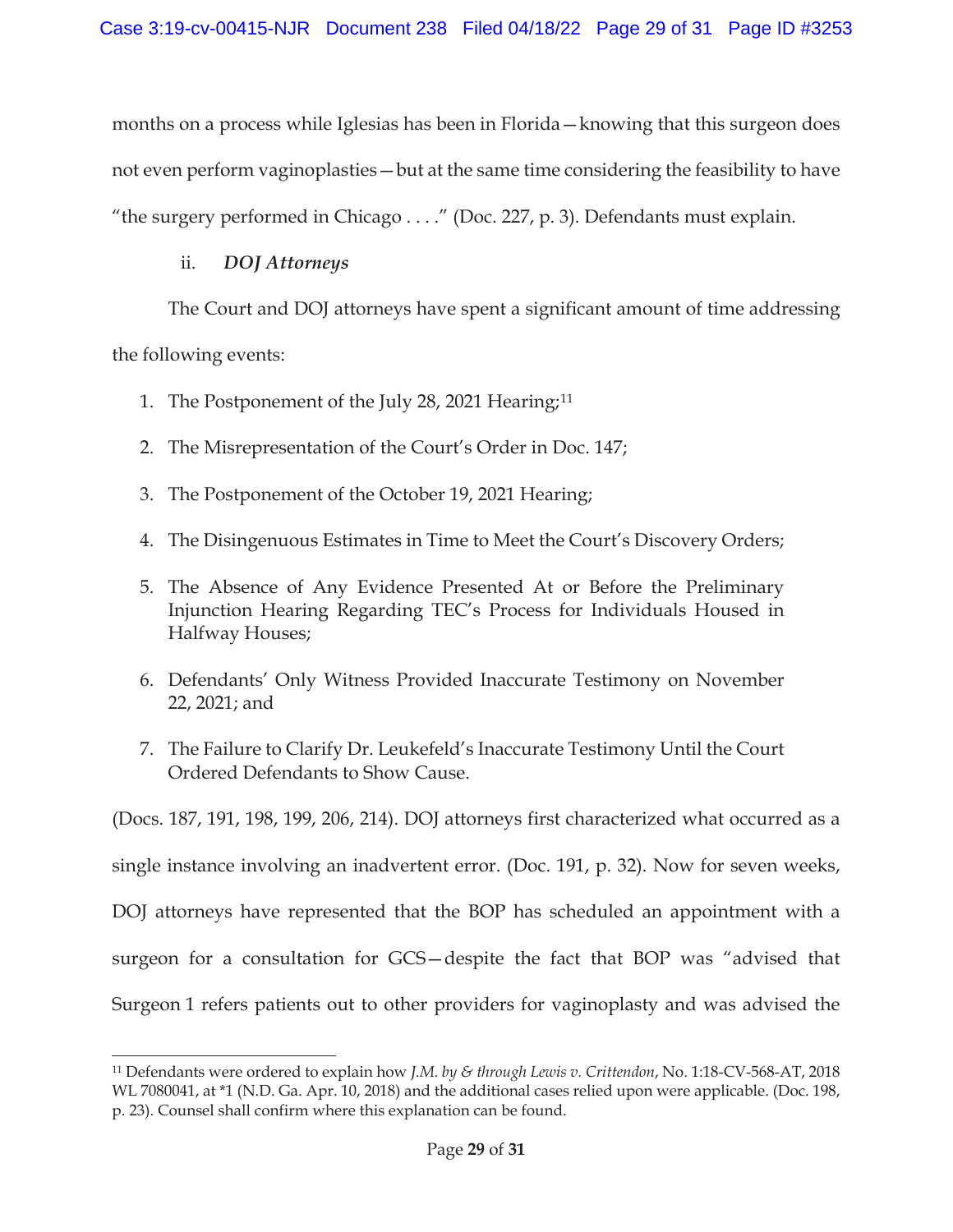contractor would find out who those providers are." (Doc. 212, p. 2).

DOJ attorneys are hereby **ORDERED** to **SHOW CAUSE** in writing on or before **April 28, 2022**, why sanctions should not be imposed. Specifically, the DOJ attorneys shall address their continued representations in Docs. 204, 212, 220, 221, 227, 229, and 231. It was not until the seventh status report that DOJ attorneys clearly represented that the first surgeon merely "refers patients out to other providers for vaginoplasty." (Doc. 233). This scenario looks disturbingly familiar. Previously, the DOJ attorneys noted the following:

Ultimately, the DOJ attorneys did not realize the scope of confusion in this case—or the serious concerns that the Court had with respect to the series of events recounted above—until the Court issued its Order to Show Cause on February 10, 2022. *See* Doc. 187. At that point, the DOJ attorneys realized that Dr. Leukefeld had previously provided inaccurate testimony at the preliminary injunction hearing regarding BOP's surgery approval processes; that the Court had relied on that inaccurate testimony in crafting the terms of its preliminary injunction; and that the Court had serious concerns about the United States' conduct in this case.

(Doc. 214, p. 15). Until that time, "none of the three attorneys appreciated the potential significance of BOP's different approval processes to Plaintiff's then pending preliminary injunction motion." (*Id*. at p. 8). Like the scenario where Dr. Leukefeld supposedly provided inaccurate testimony at the November 22, 2021 hearing, Dr. McLearen appears to have provided inaccurate testimony. Certainly, the DOJ attorneys can appreciate the difference between referring Iglesias to a surgeon who can perform GCS and a surgeon unable to perform GCS. DOJ attorneys must explain.

### **CONCLUSION**

For these reasons, the Motion to Modify the Preliminary Injunction filed by